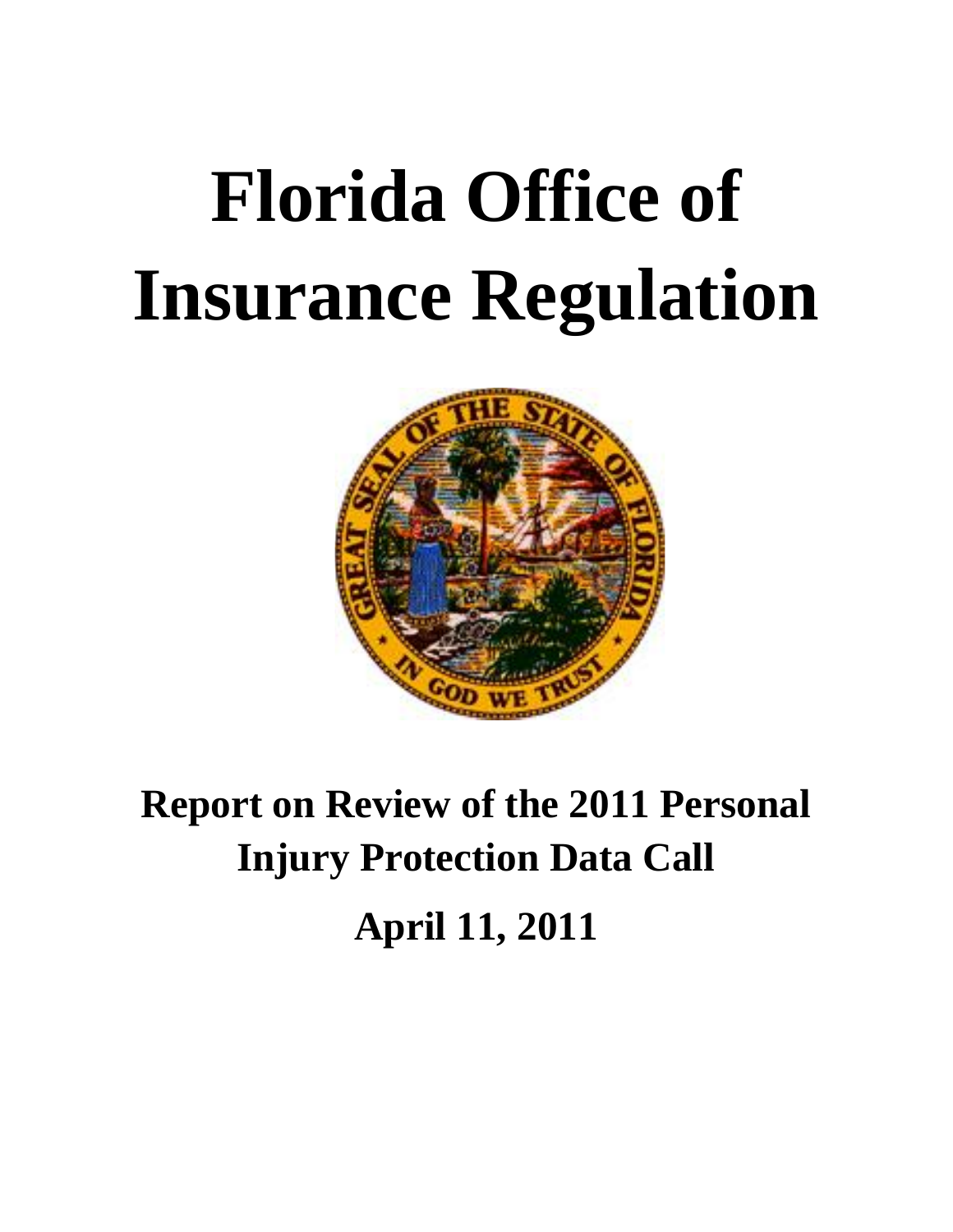### Table of Contents

| I.   |         |  |
|------|---------|--|
| Π.   |         |  |
|      | $1_{-}$ |  |
|      |         |  |
|      |         |  |
|      |         |  |
| III. |         |  |
|      |         |  |
|      |         |  |
|      |         |  |
|      |         |  |
| IV.  |         |  |
|      |         |  |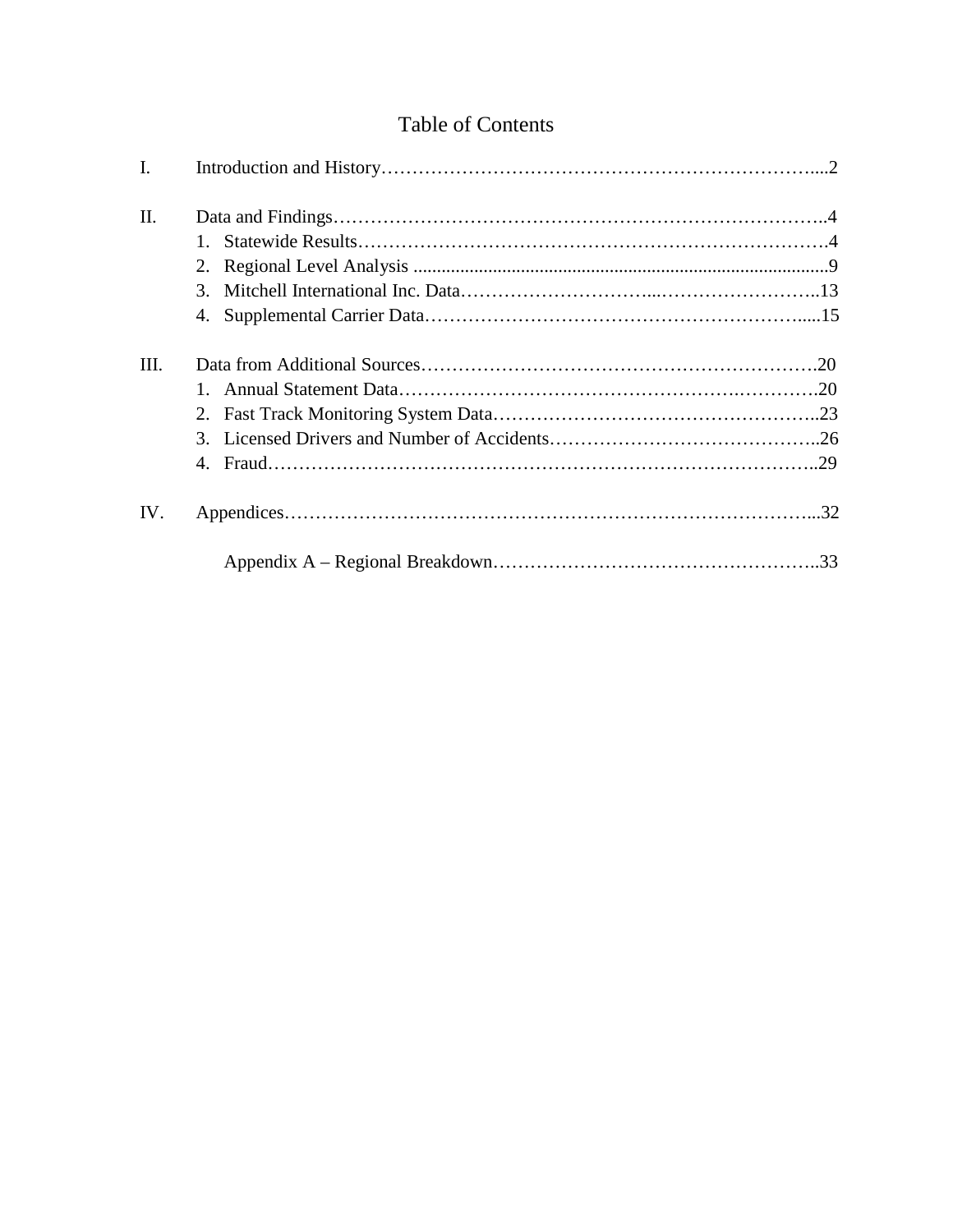#### **I. Introduction and History**

Pursuant to Section 624.316, Florida Statutes, the Florida Office of Insurance Regulation (Office) gathered data from insurers writing personal auto lines of business in Florida. The requested data focused on Personal Injury Protection (PIP) claims associated with policies bearing a Florida PIP endorsement.

In the 1971 legislative session, Florida adopted a no-fault automobile insurance plan which took effect on January 1, 1972. A no-fault plan is designed to quickly provide benefits for a person injured in an automobile accident, regardless of fault. A no-fault plan provides payment for medical, wage loss and death benefits, however it does limit the insured's right to sue for noneconomic losses such as pain and suffering.

In 1974, the Supreme Court opined in Lasky vs. State Farm Insurance Company (296 So.2d 9 (Fla. 1974)) that the no-fault law was intended to:

- assure that persons injured in vehicular accidents would be directly compensated by their own insurer, even if the injured party was at fault, thus avoiding dire financial circumstances with the "possibility of swelling the public relief rolls;"
- lessen court congestion and delays in court calendars by limiting the number of law suits;
- lower automobile insurance premiums; and
- end the inequities of recovery under the traditional tort system.

Over the years, there have been many concerns over inflated claims, fraud and abuse of the system, and increasing premium and numbers of law suits filed under the no-fault system. In Special Session A of the 2003 Legislative Session, a sunset provision was passed that, effective October 1, 2007, repealed the Motor Vehicle No-Fault Law unless the Legislature reenacted the law prior to such date. While the sunset provision did take effect on October 1, 2007, the Legislature reenacted the no-fault law, effective January 1, 2008, with several changes (including use of fee schedules for some services) designed to help control medical costs.

Since the reenactment of the no-fault system, anecdotal data as well as insurers' own experience, has demonstrated a significant uptick in the claim experience of the PIP coverage provided under the no-fault system. Many large insurers have found it necessary to file average statewide rate increases for PIP coverage exceeding 10% per year in the last couple of years. Changes by territory vary significantly. Anecdotally, these increases have been attributed to increased fraud activity.

Thirty-one companies participated in the Data Call, which covered a scope period from 2006- 2010. Twenty -five of those companies represent 80.1% of the market place based on 2009 Total Private Passenger Auto No-Fault Premiums reported to the NAIC. The claim data is based on the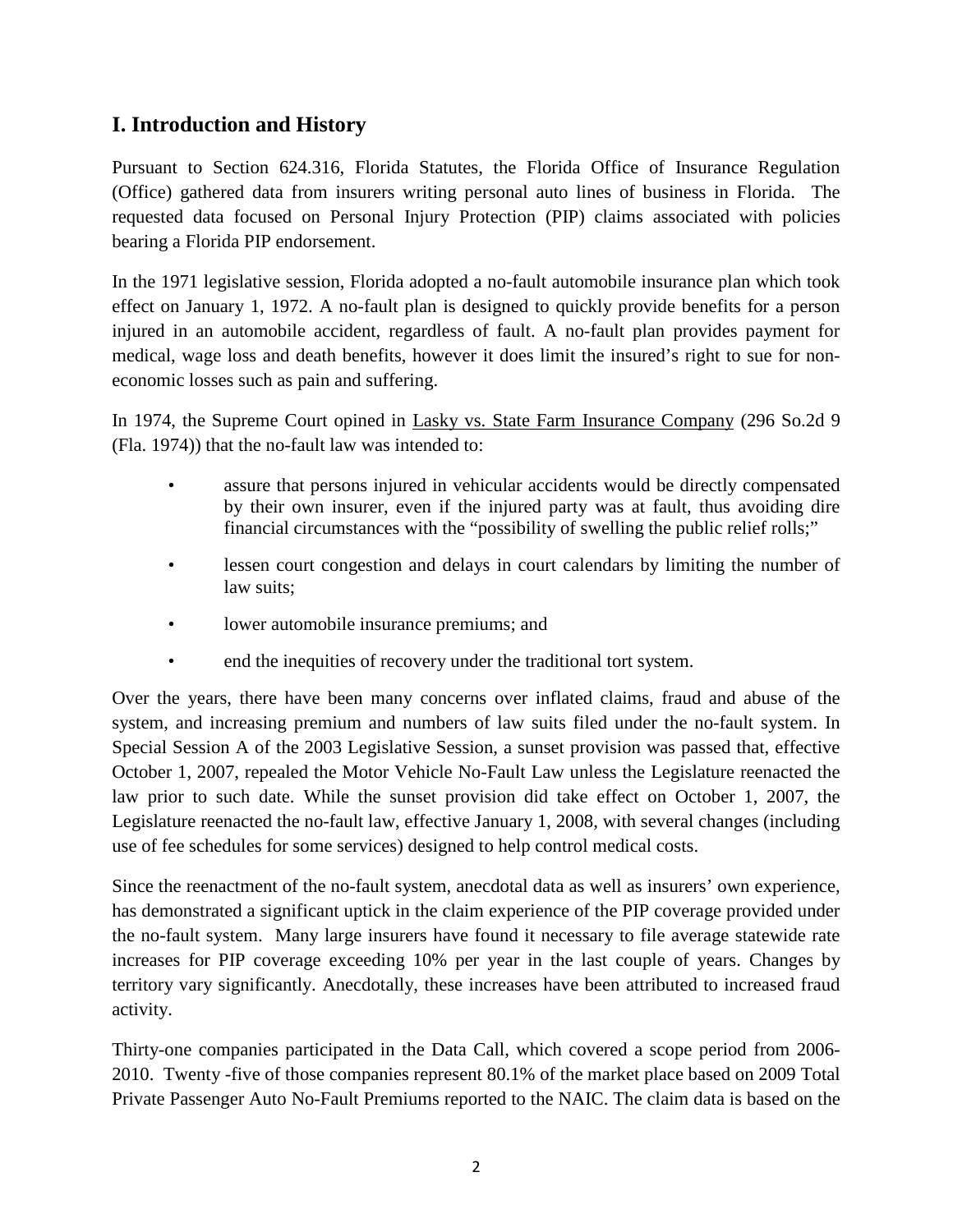date the claim was opened or recorded on the company's system. Closed Claim data is based on the date the claim was closed regardless of when it was opened or recorded.

The data submitted was checked for data integrity, however, the information in this report is based upon the information as received and no audit of the data has been performed.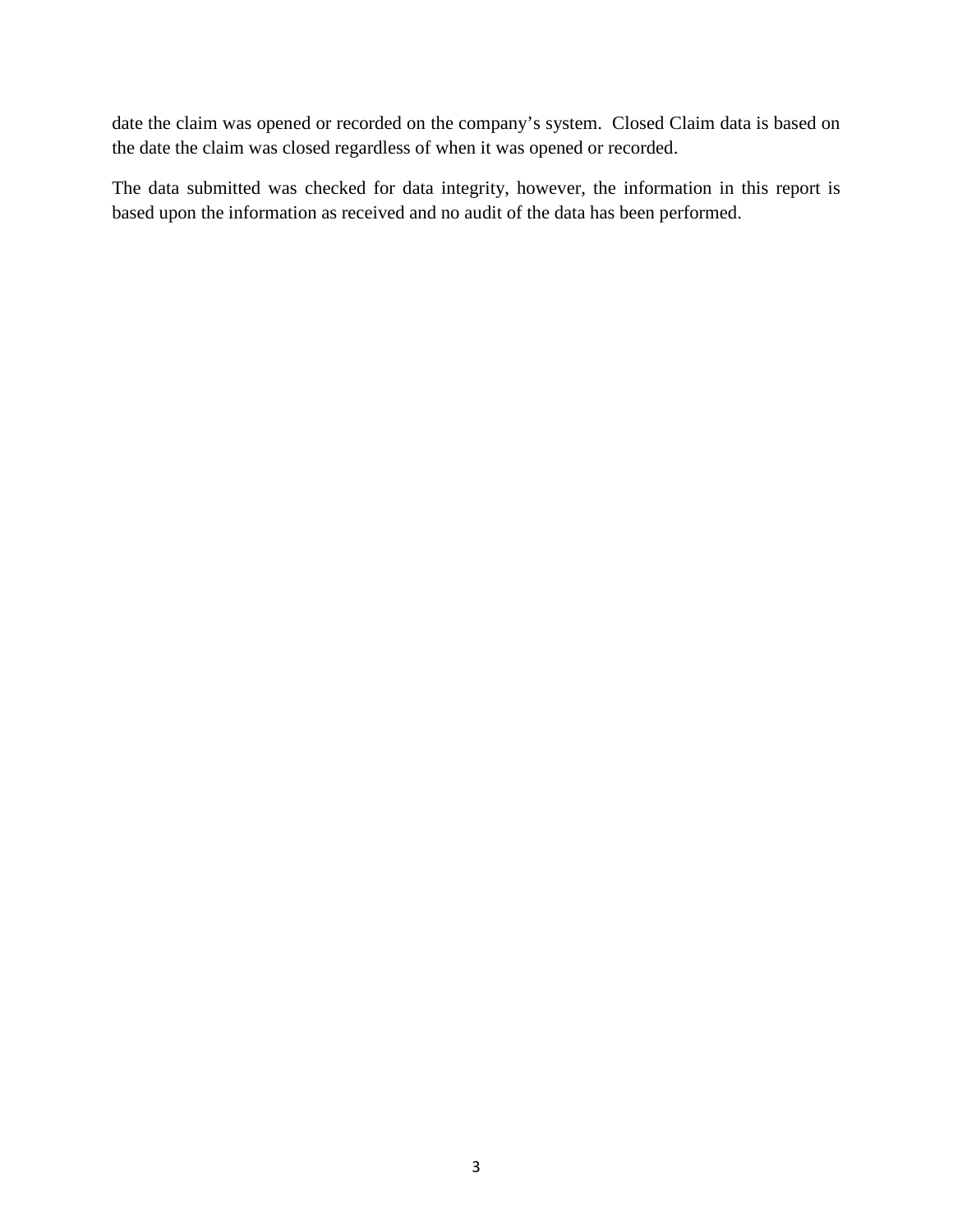#### **II. Data and Findings**

**1. Statewide Results**



The total number of PIP claims opened or recorded in 2010 (386,464) increased 28% since 2006 (302,141). During the same time period the total number of PIP claims closed rose by 40% with 408,651 claims in 2010 and 291,819 in 2006. For the entire period 2006 to 2010, the number of PIP claims opened or recorded totaled 1,615,998 while the number of PIP claims closed totaled 1,622,548. Over the same time period, insurers have made payments totaling \$8.7 Billion for PIP claims. However, the payment on all claims has increased significantly since 2008, and there is a 66% increase over the entire period 2006 to 2010.

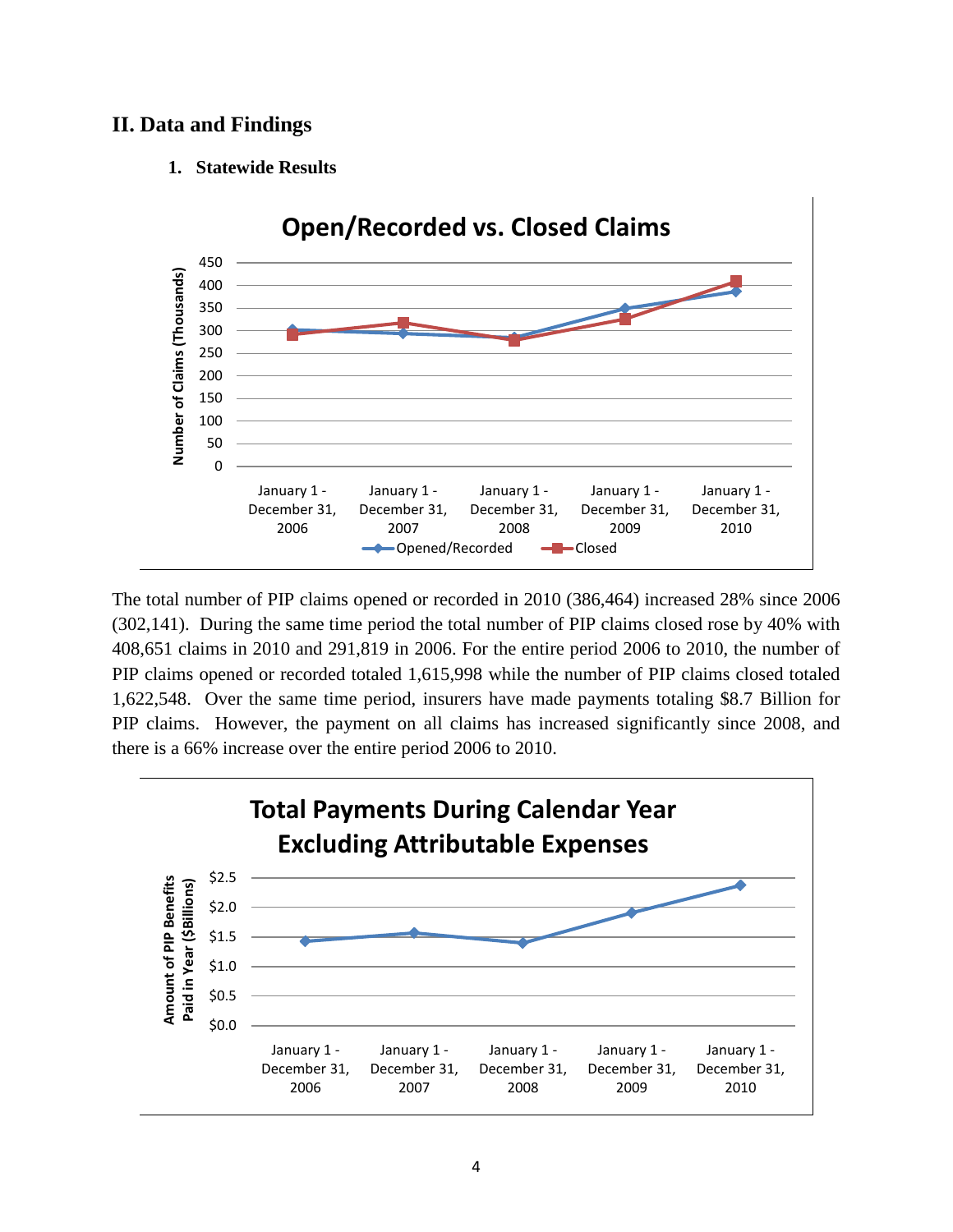In addition to the benefits paid by an insurer to insureds, the insurer also must pay all expenses associated with adjusting and processing claims. These expenses, also known as loss adjustment expenses, may be broken into two categories: 1) Defense and Cost Containment Expenses (DCC) and 2) Adjusting and Other Expenses (A&O). In some cases, insurers can attribute these expenses directly to a particular claim or line of business (e.g. the hiring of an outside adjuster for a particular claim or line of business). In other cases, an insurer may not be able to directly attribute the expenses to a particular claim or line of business (e.g. an adjuster that is paid on salary and adjusts claims under multiple lines of business). For this data call, insurers reported only those loss adjustment expenses that could be directly attributed to the adjustment of personal injury protection claims. These attributed expenses (whether DCC or A&O) on all claims have shown a decrease of 4% from 2006 to 2010.

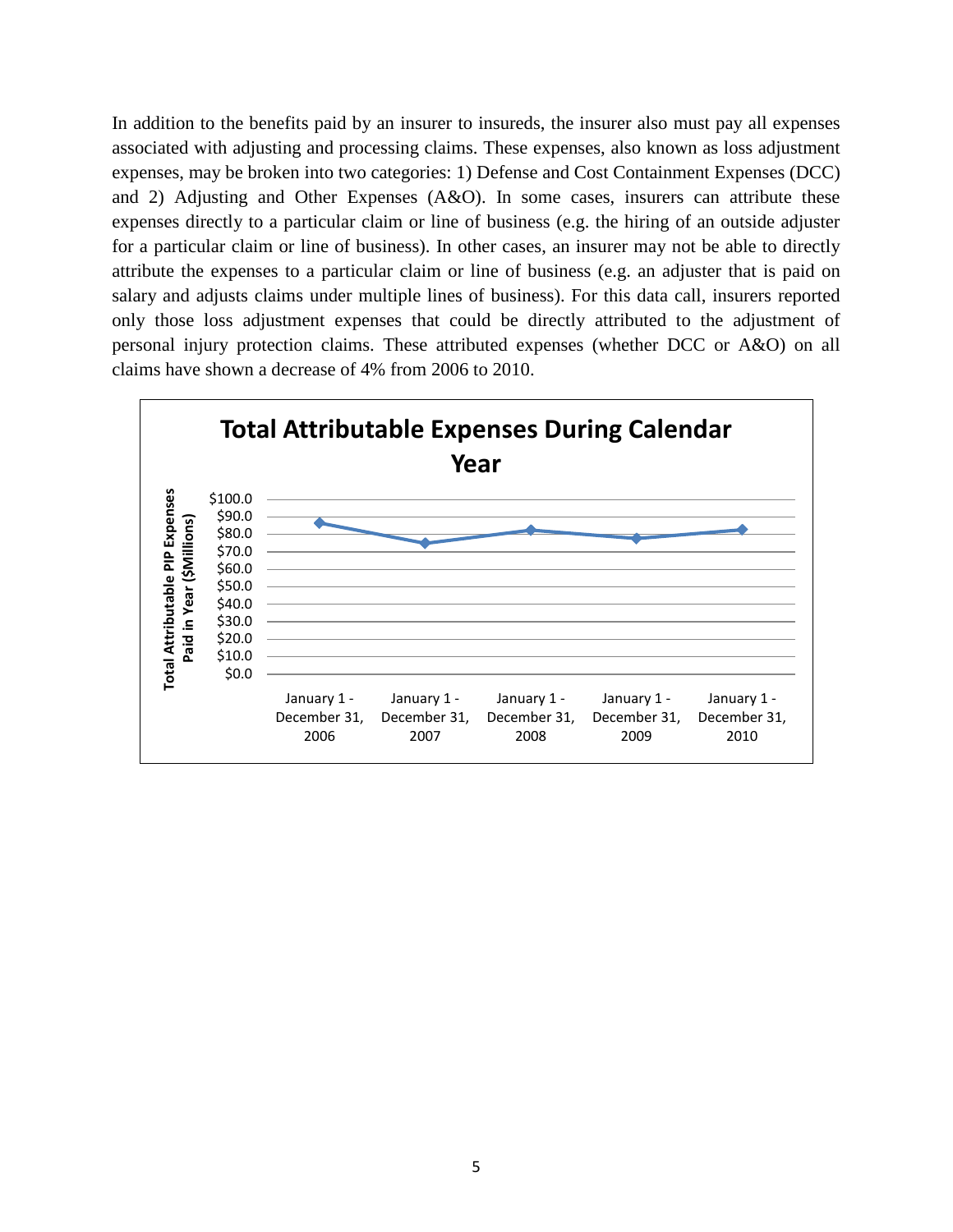The number of PIP claims closed without payment increased somewhat during the experience period, by almost 11% from 2006 (104,259) to 2010 (115,421). During that same period, the number of PIP claims closed with payment increased significantly, especially since 2008. The increase for claims closed with payment was 56% from 2006 (187,560) to 2010 (293,230).



The number of pending and settled PIP-related lawsuits in which the insurer was the defendant has increased significantly from 2006 to 2010. During that period, the number of lawsuits pending at year-end increased by 387%, while the number settled during the year increased 315%.

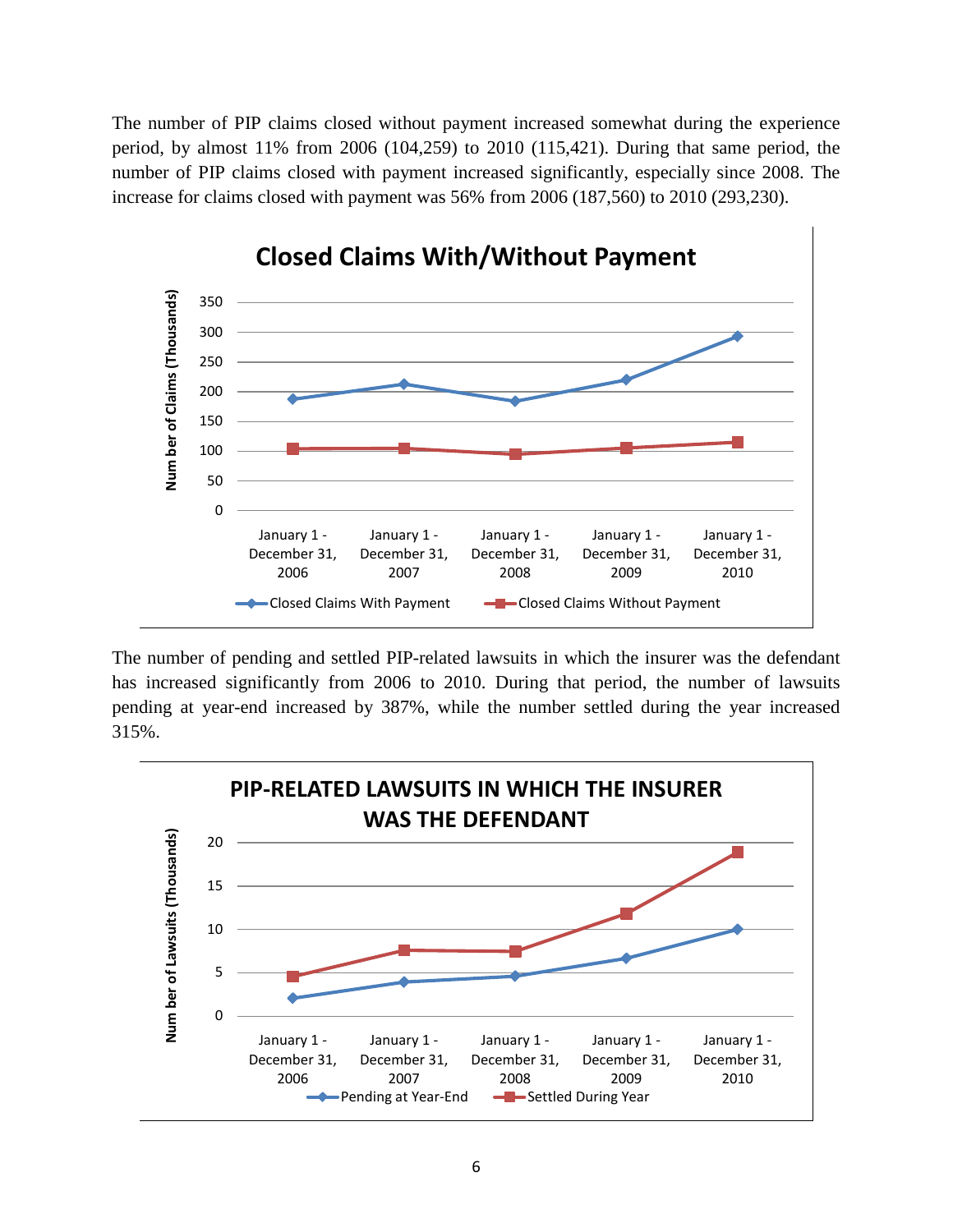Another area examined was the length of time from policy inception date for a PIP claim to be reported on new business. This was examined as a potential indicator of fraud. It appears that, for those insurers that were able to report their data to this level, there was an increase in the percentage of claims occurring in the first 30 days that a new policy was effective. In 2006, 8.6% of the claims that were reported on a new policy were reported in the first 30 days. In 2010, this percentage increased to 14.4%. A similar increase was observed in the amount of payments made on these claims.

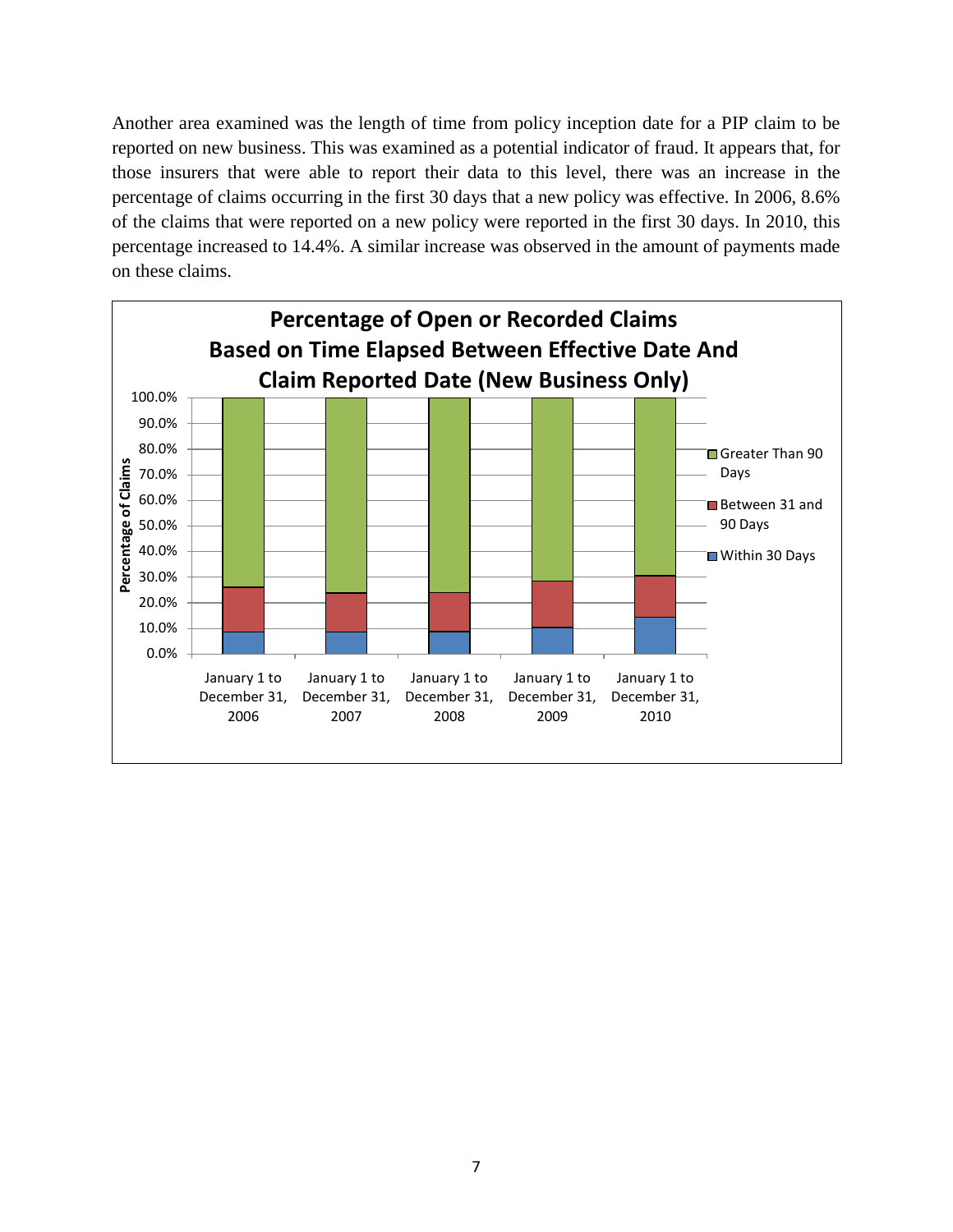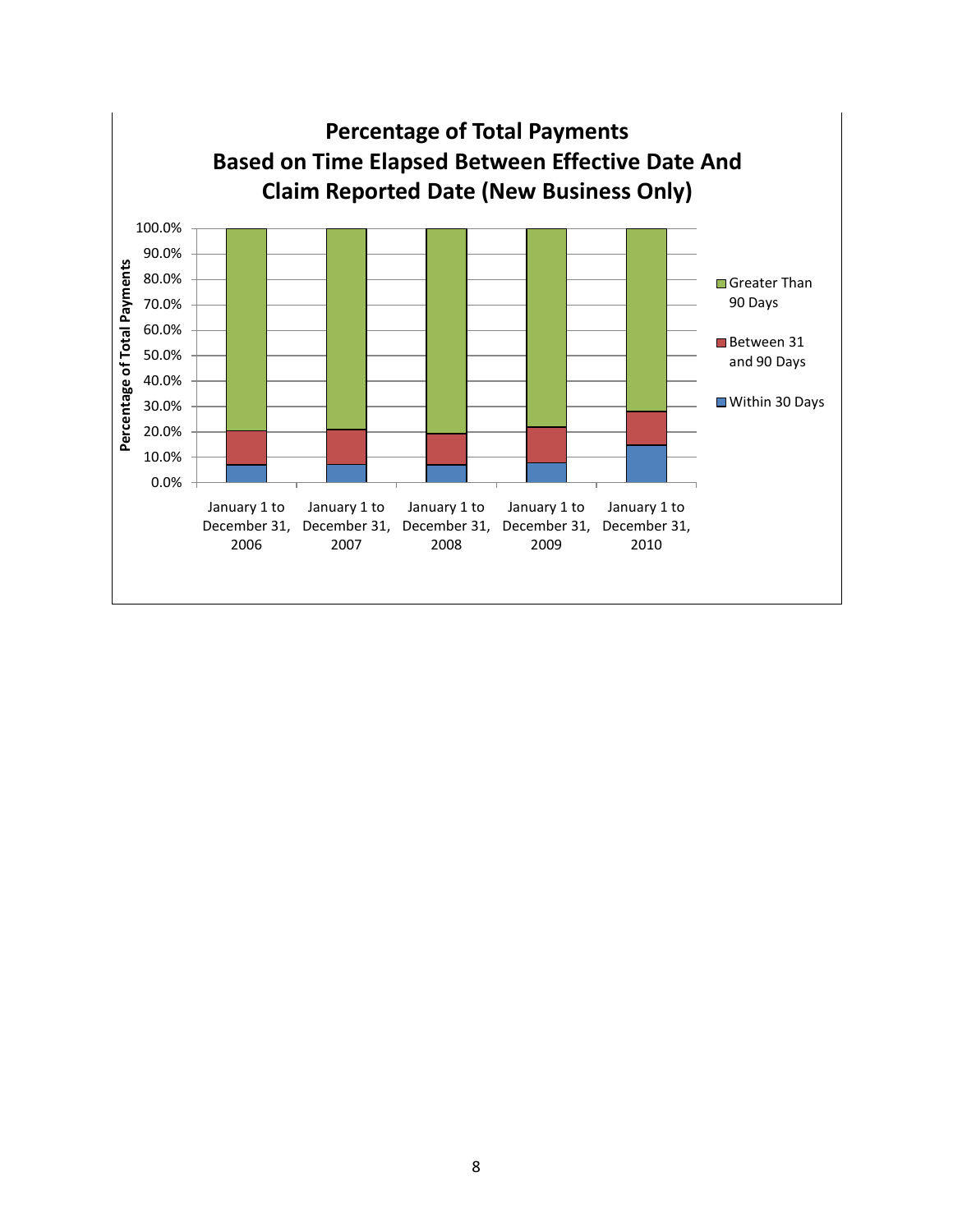#### **2. Regional Analysis**

The breakdowns below correlate to those carriers who were able to report data at the county level. As of 2010, five regions (22 counties) represented 87% of the total PIP claims opened that were able to be reported at the county level – South Florida, Tampa/St. Petersburg, Northeast Florida, Southwest Florida and Central Florida (Appendix A).

| 2010 Regional Analysis Comparison                                                                                                                                                                                 |        |     |     |     |  |  |  |  |  |  |
|-------------------------------------------------------------------------------------------------------------------------------------------------------------------------------------------------------------------|--------|-----|-----|-----|--|--|--|--|--|--|
| % of PIP<br>$%$ of<br>% of PIP<br>% of Attributed<br><b>Claims Opened</b><br><b>Benefits Paid</b><br><b>Expenses Paid</b><br>Region<br>Licensed<br>or Recorded in<br>Drivers*<br>in Region<br>in Region<br>Region |        |     |     |     |  |  |  |  |  |  |
| <b>South Florida</b>                                                                                                                                                                                              | 27%    | 45% | 55% | 54% |  |  |  |  |  |  |
| <b>Central Florida</b>                                                                                                                                                                                            | 21%    | 18% | 14% | 18% |  |  |  |  |  |  |
| <b>Tampa/St.Petersburg</b>                                                                                                                                                                                        | $11\%$ | 12% | 11% | 12% |  |  |  |  |  |  |
| <b>Southwest Florida</b>                                                                                                                                                                                          | 9%     | 8%  | 7%  | 6%  |  |  |  |  |  |  |
| <b>Northeast Florida</b>                                                                                                                                                                                          | 6%     | 5%  | 3%  | 3%  |  |  |  |  |  |  |

\* Based on licensed drivers as of January 1, 2011

As can be seen below, the number of claims opened/recorded in the South Florida region has increased significantly since 2008. The other regions have also experienced large increases in the number of opened claims, but not to the extent experienced by South Florida.

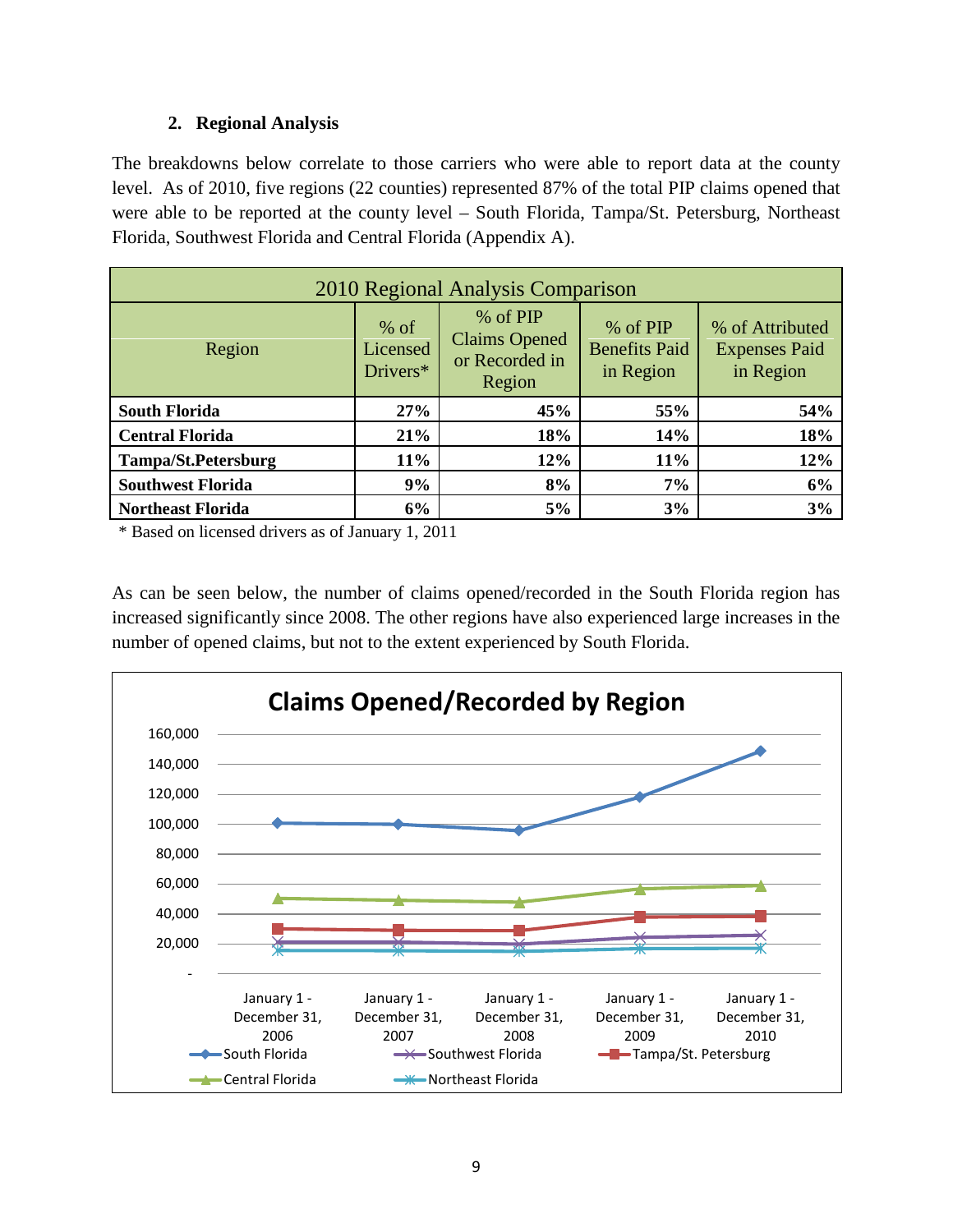Due to the size of the South Florida region, looking at absolute dollar or claim numbers can be misleading. Below is a chart that shows the change by region measured over two time periods: 2006 to 2010 and 2008 to 2010.



Insurers have also experienced a sharp increase in the total payment since 2008 in South Florida. In 2010, payments on PIP exceeded \$1 billion in South Florida, which is more than all four of the other regions combined.

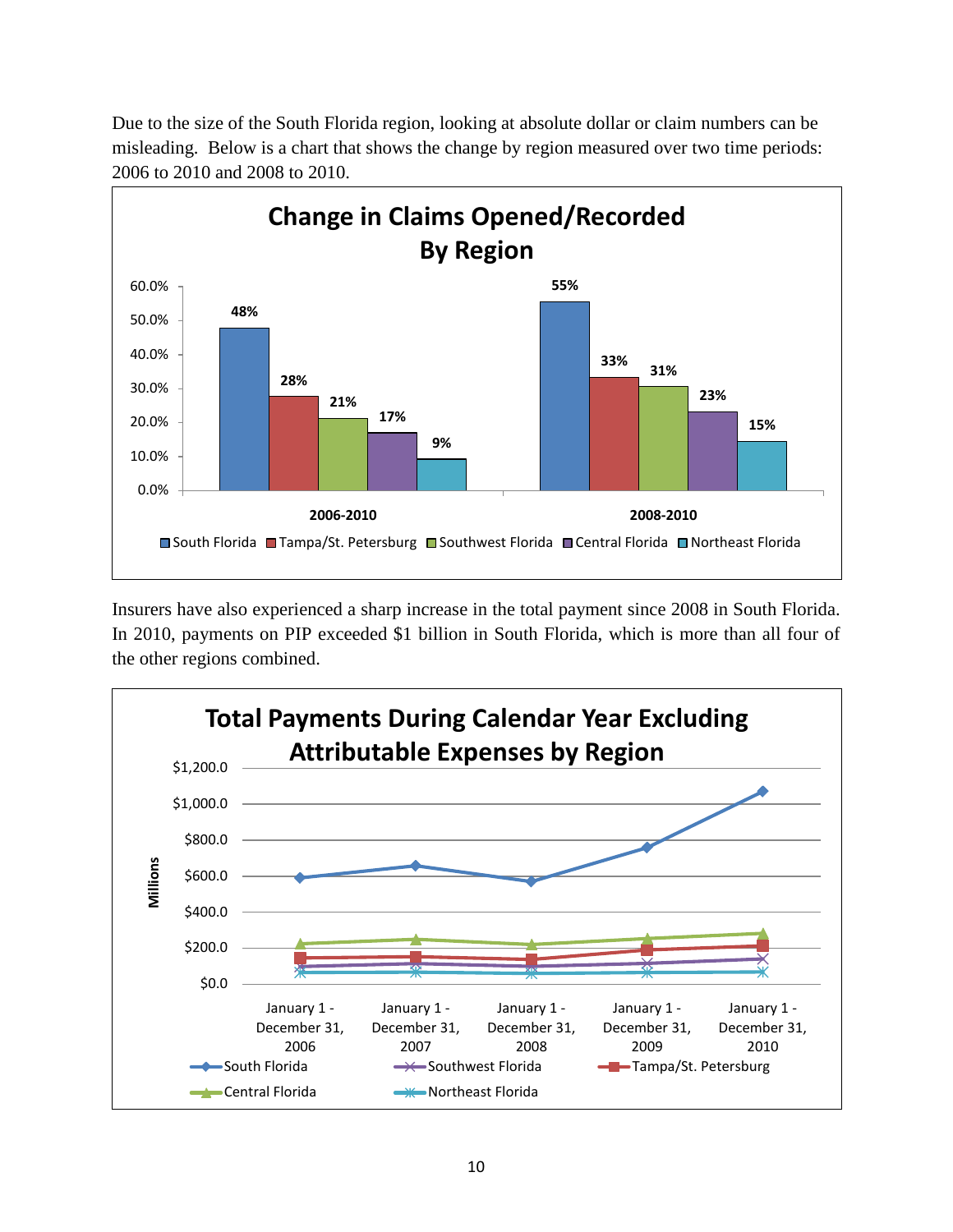

Although allocated expenses have been decreasing consistently in South Florida, totals in 2010 were still more than all four other regions combined.

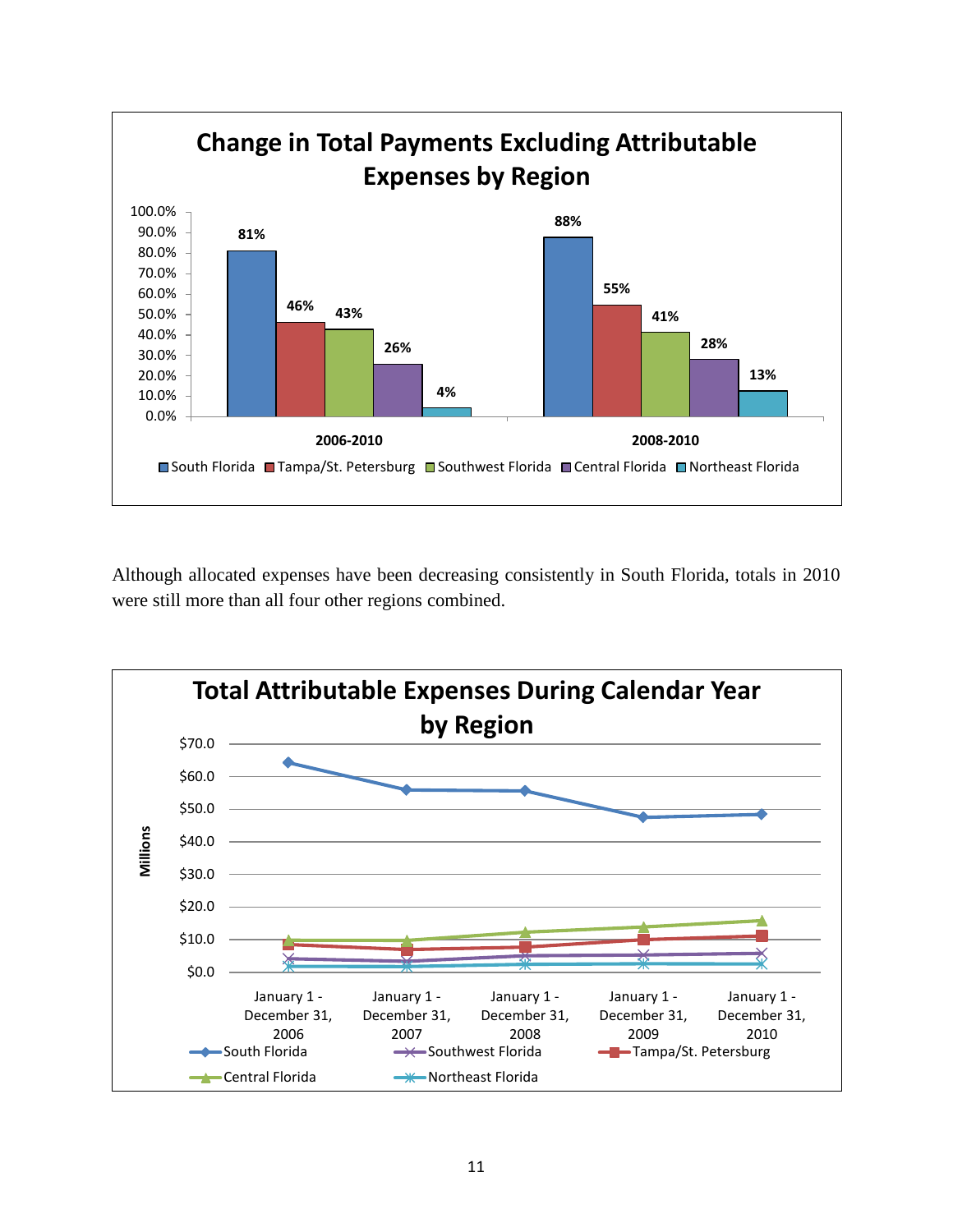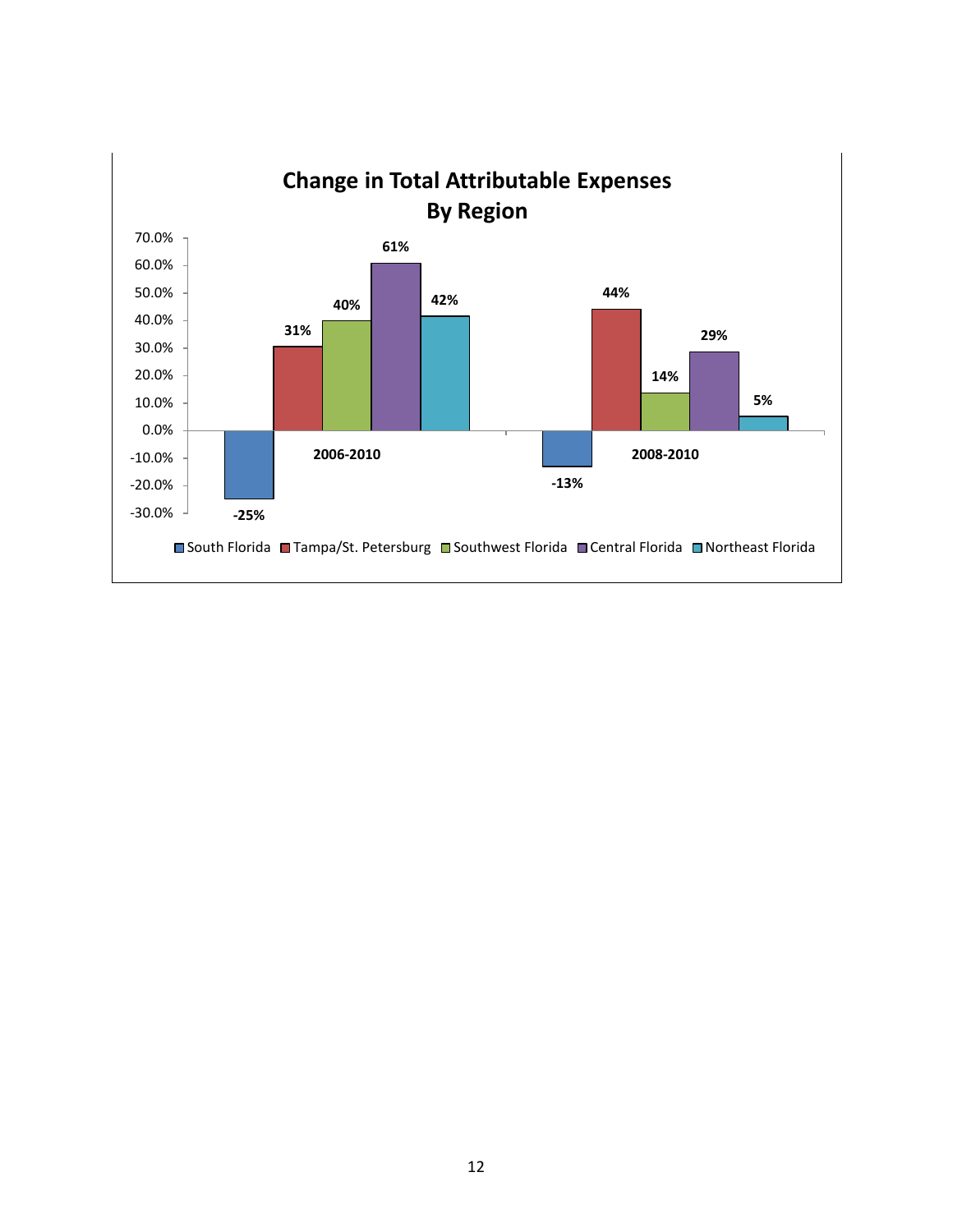#### **3. Mitchell International Inc. Data**

As a provider of Property & Casualty claims technology solutions, Mitchell International, Inc. ("Mitchell") processes over 50 million transactions annually for over 300 insurance companies. Mitchell has at least 62 customers in the auto insurance market that utilize their medical claims software, DecisionPoint. Mitchell supplied data to the Office which provided a high level review of national trends and the experience here in Florida. The results show that Florida is above the national average in many instances, including provider charges per claim and the average number of procedures per claim.



**Provider Charges per Claim**

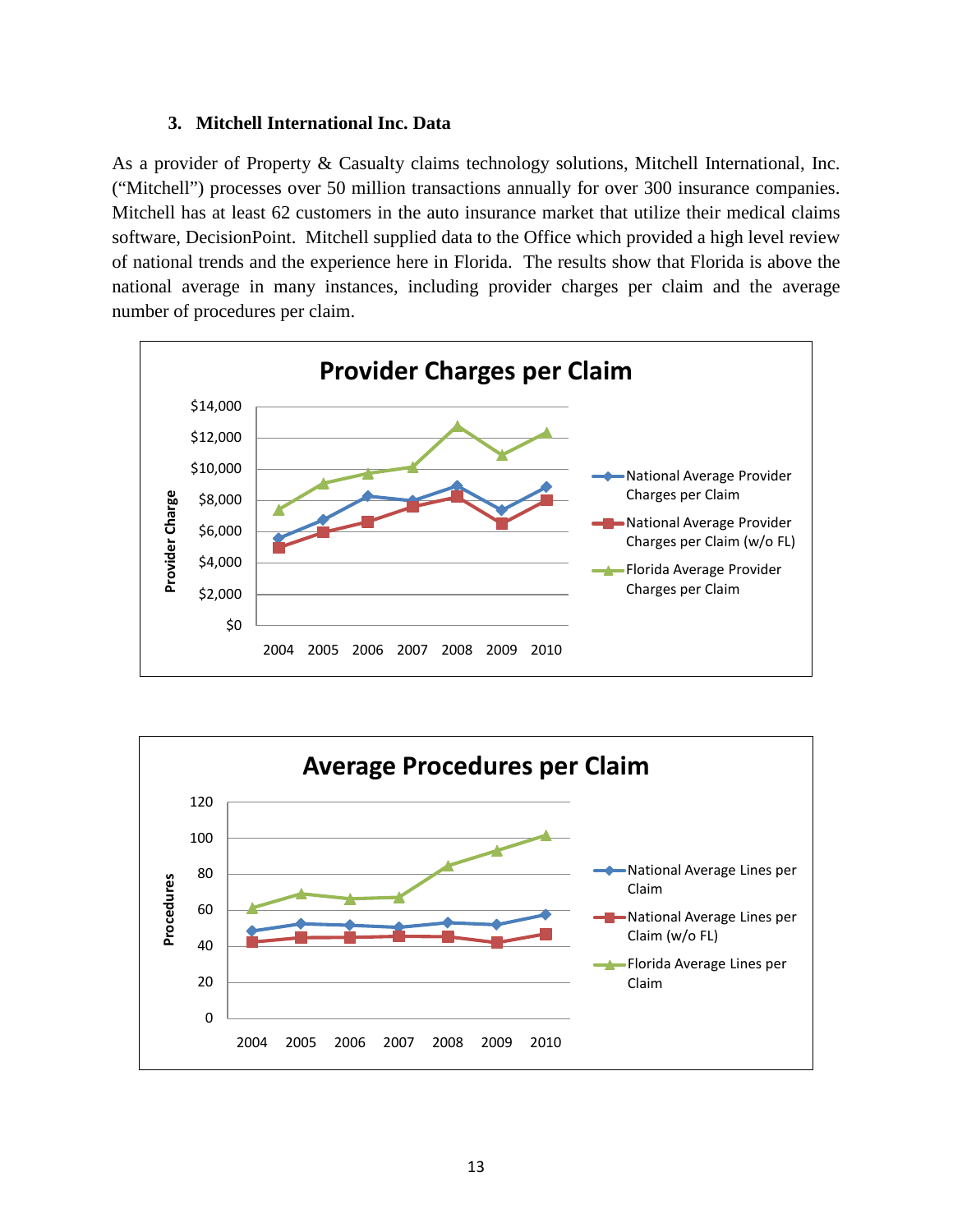Another chart shows Florida's average number of procedures per bill. From 2004-2006, the average hovered around six procedures per bill. However beginning in 2007, the numbers have begun to spike upward. As of 2010, the average number of procedures per bill in Florida is just over ten, compared to a National Average that is just below eight.



The amount that a provider charges for a claim will be impacted both by the number of procedures that a provider performs for each claim, as well as the charges for each procedure. As shown by the chart on the previous page, the number of procedures performed per claim for Florida is significantly higher than the National Average. However, the average charge that is billed for each procedure is lower than National Average and the gap has widened since 2007.

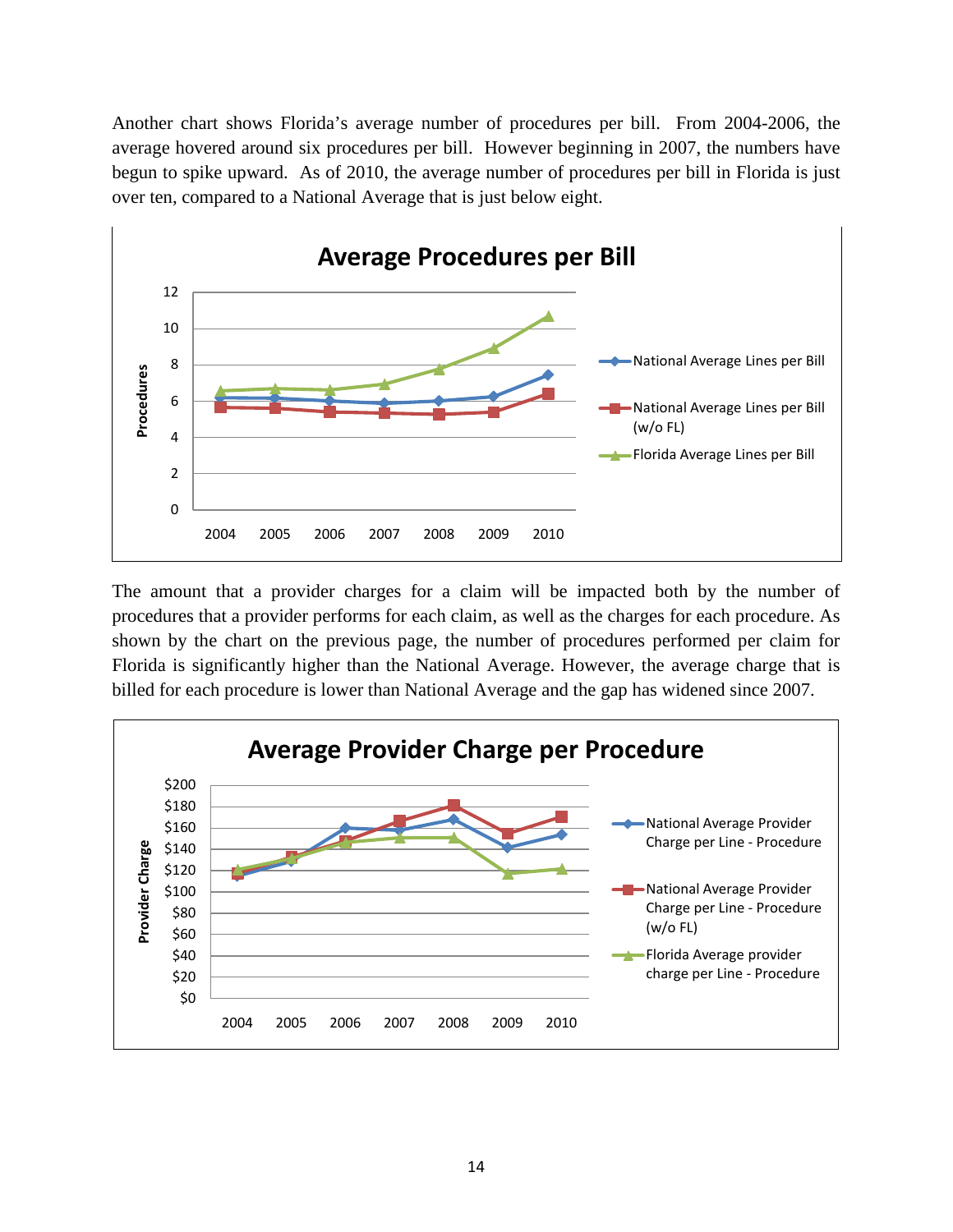#### **4. Supplemental Carrier Data**

Voluntary data for medical billing associated with PIP claims from one insurer group who does not use Mitchell International, Inc, was provided to the Office. The information suggests a recent spike in the numbers of procedures involving physical medicine and rehabilitation as well as an increase in the total billed amounts.

As shown in the chart below, the number of total units (how many times a procedure was performed) for Physical Medicine and Rehabilitation has increased significantly since 2007.

| <b>Number of Total Units By Year</b>                                                 | 2007    | 2008    | 2009    | <b>2010</b> |
|--------------------------------------------------------------------------------------|---------|---------|---------|-------------|
| Physical Medicine and Rehabilitation   1,695,509   1,649,954   3,290,285   4,809,289 |         |         |         |             |
| Chiropractic Manipulative Treatment                                                  | 211.014 | 205.912 | 277.882 | 290,830     |

Physical medicine and rehabilitation includes a variety of procedures, such as the application of hot or cold packs, electrical stimulation, and contrast baths. Based on the total allowed amount paid in 2010, below are the top five procedures for the insurer group:

|                           | <b>Total Number of Units</b> |             |               | <b>Total Allowed Amount</b> |             |               |  |
|---------------------------|------------------------------|-------------|---------------|-----------------------------|-------------|---------------|--|
| <b>Type of Procedure</b>  | 2006                         | <b>2010</b> | <b>Change</b> | 2006                        | <b>2010</b> | <b>Change</b> |  |
| Unlisted modality         | 146,711                      | 788,094     | 437%          | 8,862,589                   | 45,585,755  | 414%          |  |
| Therapeutic massage       | 266,494                      | 935,083     | 251%          | 14,503,541                  | 43,744,631  | 202%          |  |
| Manual therapy            | 146,237                      | 385,832     | 164%          | 8,504,514                   | 20,357,623  | 139%          |  |
| Ultrasound                | 177,999                      | 556,028     | 212%          | 9,073,475                   | 14,096,055  | 55%           |  |
| Neuromuscular reeducation | 35,702                       | 237,833     | 566%          | 1,954,589                   | 14,068,065  | 620%          |  |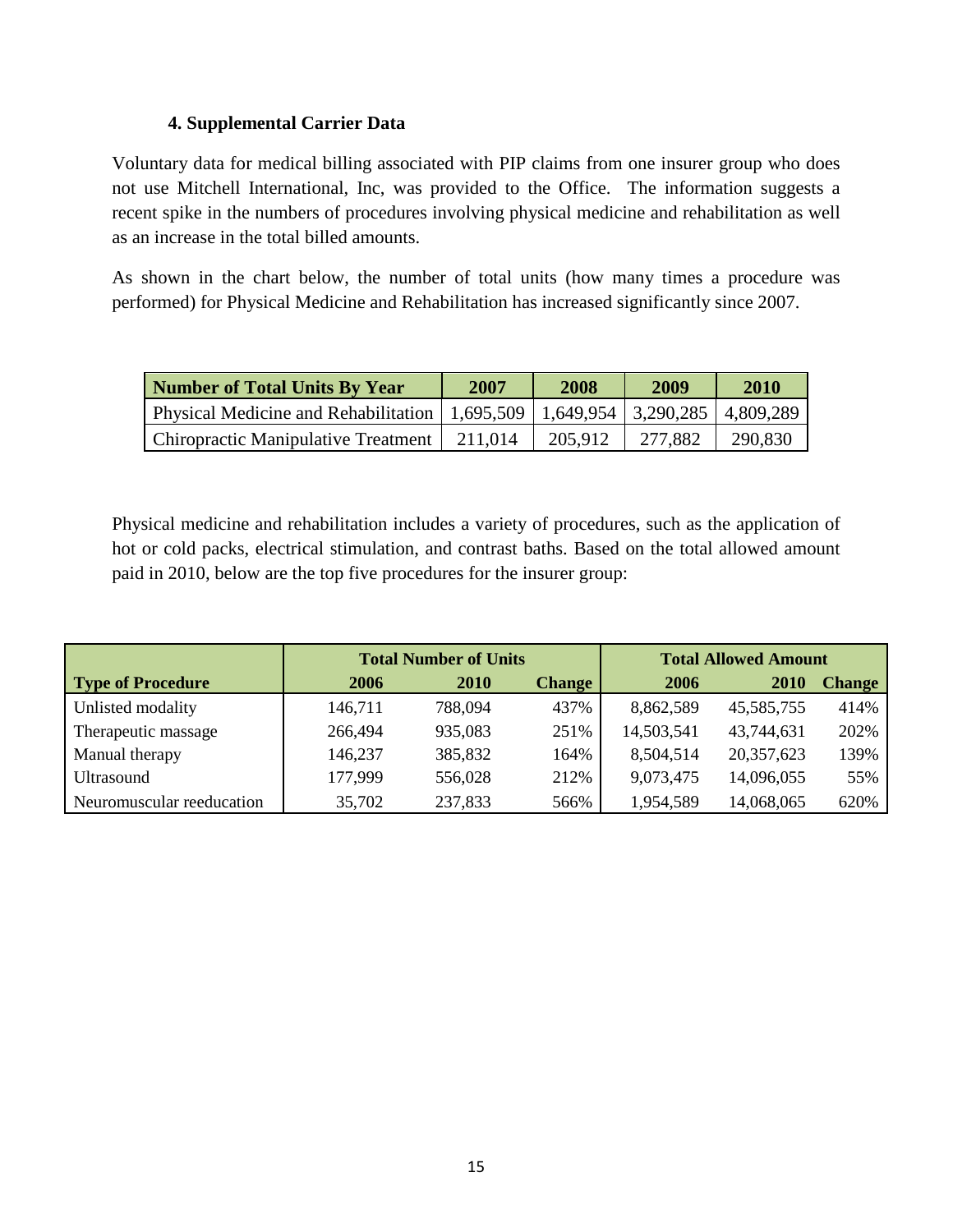While the median duration of treatment has remained relatively stable, the median number of procedures per claim has increased 59% from 2006 to 2010. Medians were used for this data as there were outliers that were skewing the means.



Source: Data provided by one insurer group

The frequency of procedures shown in the chart below represents the median of the number of times a particular procedure was billed. The frequency of procedures for physical medicine and rehabilitation has increased 22% since 2006, while the frequency of the units per procedure charged has increased 36%.



Source: Data provided by one insurer group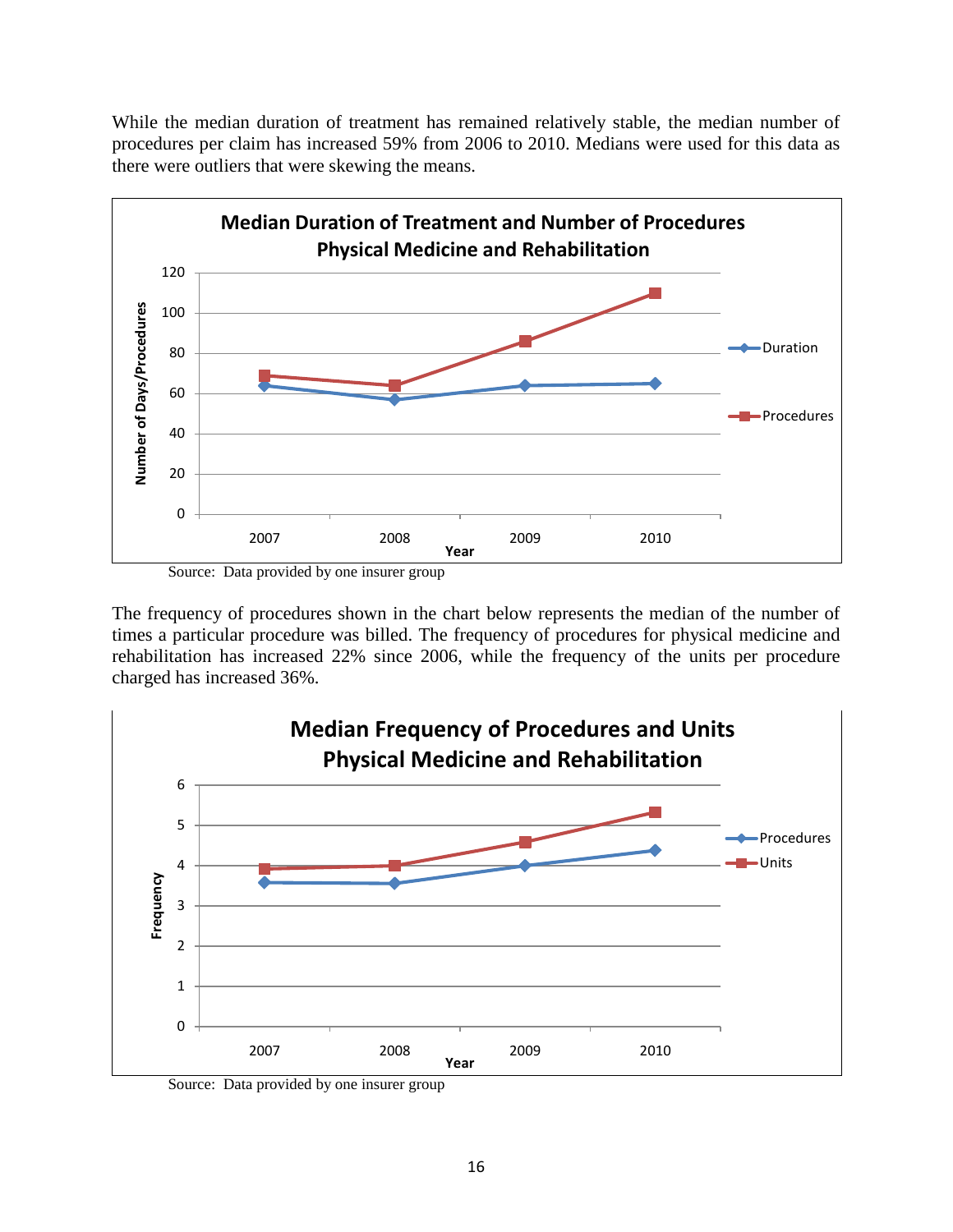From 2008 to 2010, the total billed amount increased by 173%. The allowed amount, which represents the actual reimbursement after the application of the fee schedule but prior to deductible and co-pay provisions, increased 125% over that same period.



Source: Data provided by one insurer group

The biggest driver of the increase in the amount of billed and allowed reimbursement amounts for the medical services included in physical medicine and rehabilitation is the increase in the number of claims which includes a massage as part of their treatment. In 2010, almost a quarter of the allowed amounts paid by the insurer under physical medicine and rehabilitation were for massages. The number of units of massages increased 251% from 2007 to 2010, while the total allowed reimbursement amount increased 202%.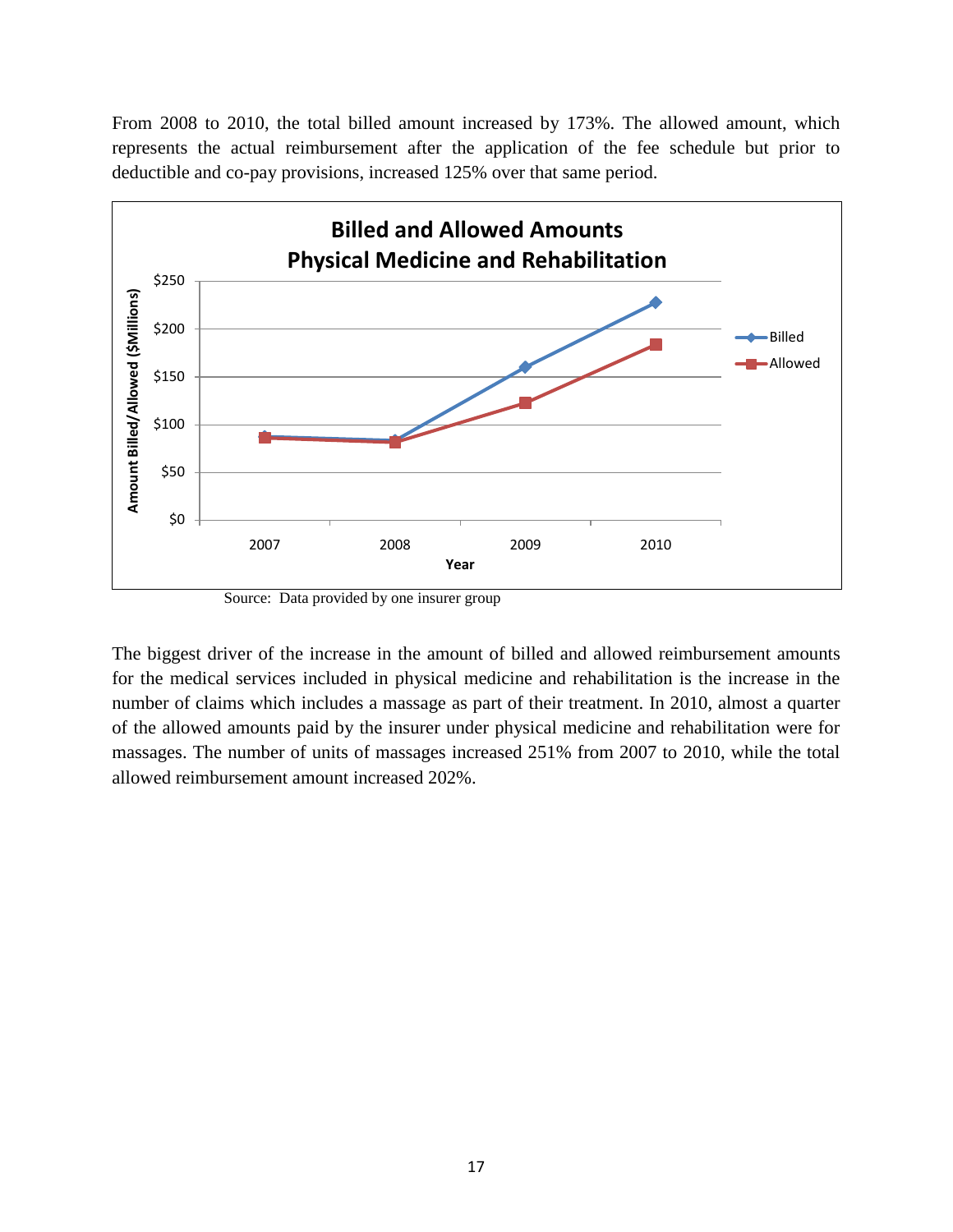

Source: Data provided by one insurer group

| <b>Summary of *Licensed Practitioners</b> |                       |                         |                       |  |  |  |  |  |  |  |
|-------------------------------------------|-----------------------|-------------------------|-----------------------|--|--|--|--|--|--|--|
| Percent of Licensed                       |                       |                         |                       |  |  |  |  |  |  |  |
|                                           | <b>Total Licensed</b> | <b>Licensed Massage</b> | Massage Therapists to |  |  |  |  |  |  |  |
|                                           | Practitioners'        | Therapists              | <b>Total Licensed</b> |  |  |  |  |  |  |  |
|                                           |                       |                         | Practitioners         |  |  |  |  |  |  |  |
| July 1, 2007 - June 30, 2008              | 687,131               | 25,715                  | 4%                    |  |  |  |  |  |  |  |
| July 1, 2008 - June 30, 2009              | 715,345               | 28,229                  | 4%                    |  |  |  |  |  |  |  |
| July 1, 2009 - June 30, 2010              | 783,932               | 26,127                  | 3%                    |  |  |  |  |  |  |  |

*\* Licensed practitioner has a Florida address of record and is clear to practice his/her profession in the state of Florida* Source: The Florida Department of Health Division of Medical Quality Assurance Annual Report 2007-2010 http://www.doh.state.fl.us/mqa/reports.htm

| <b>Unlicensed Activity (*ULA) Program Arrests</b> |                      |                                            |                                                                               |  |  |  |  |  |  |  |
|---------------------------------------------------|----------------------|--------------------------------------------|-------------------------------------------------------------------------------|--|--|--|--|--|--|--|
|                                                   | <b>Total Arrests</b> | Unlicensed<br>Massage Therapist<br>Arrests | Percent of Unlicensed<br><b>Massage Therapist Arrests</b><br>to Total Arrests |  |  |  |  |  |  |  |
| July 1, 2007 - June 30, 2008                      | 234                  | 126                                        | 54%                                                                           |  |  |  |  |  |  |  |
| July 1, 2008 - June 30, 2009                      | 153                  | 98                                         | 64%                                                                           |  |  |  |  |  |  |  |
| July 1, 2009 - June 30, 2010                      | 128                  | 77                                         | 60%                                                                           |  |  |  |  |  |  |  |

*\*Partners with law enforcement and the state attorney's office to criminally prosecute individuals practicing without a license*

Source: The Florida Department of Health Division of Medical Quality Assurance Annual Report 2007-2010 http://www.doh.state.fl.us/mqa/reports.htm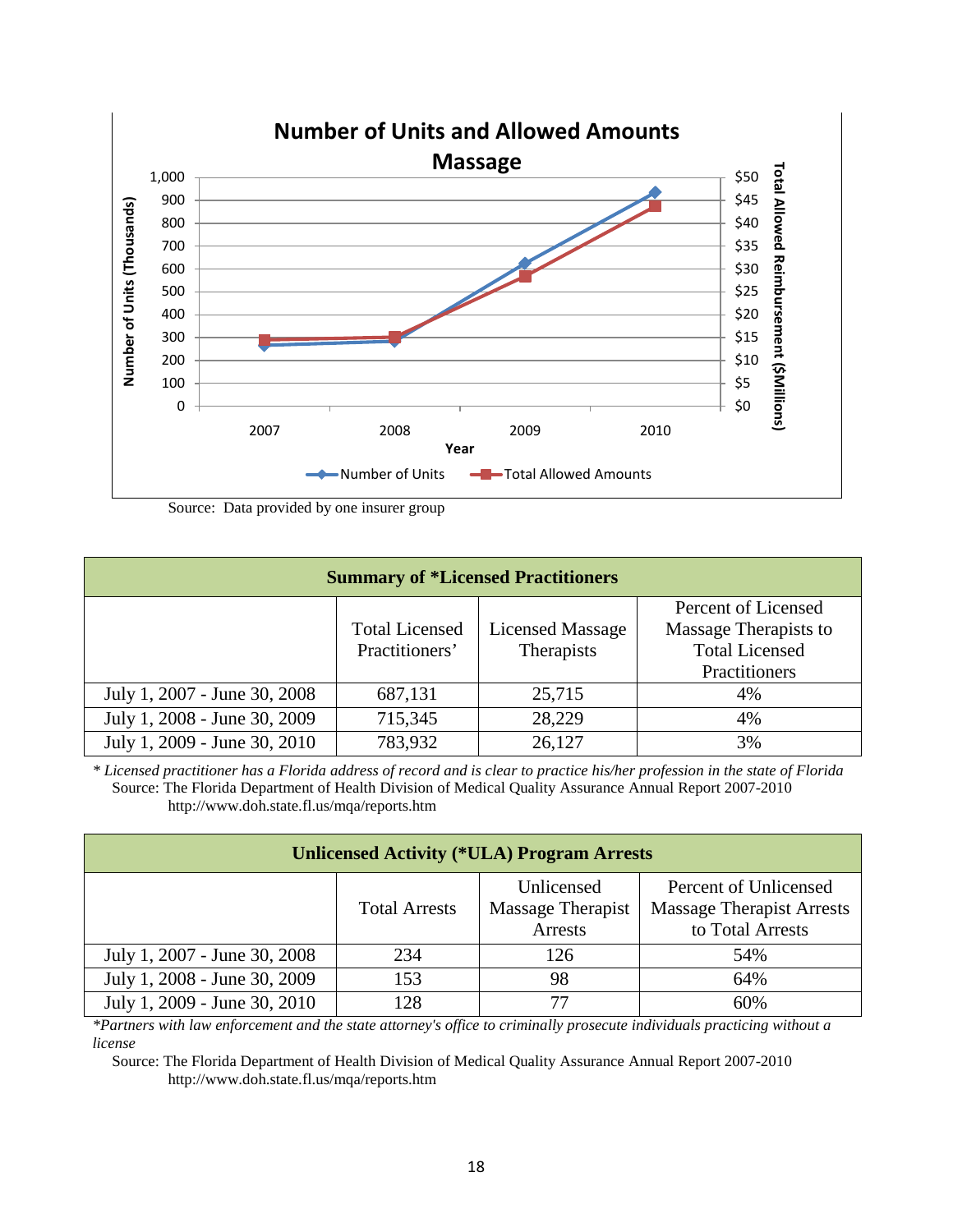In regards to medical procedures for chiropractic treatment, the median number of treatments and duration has slightly decreased (10% and 13%, respectively) since 2007, while the median frequency of procedures and units has remained consistent at 1.0.



The total billed amount has increased by 46 percent since 2007, while the total allowed reimbursement increased by 23%.



Source: Data provided by one insurer group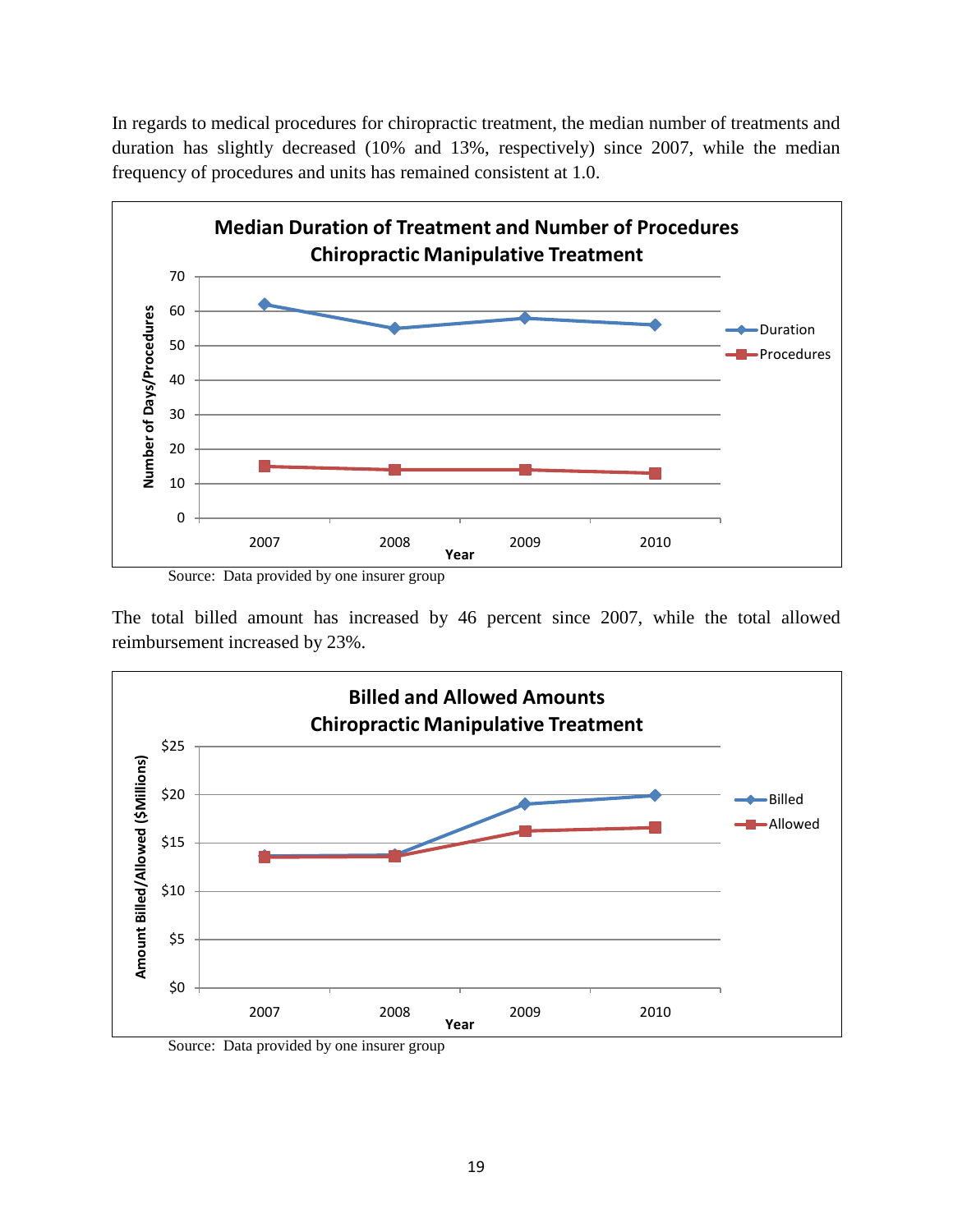#### **III. Data from Additional Sources**

#### **1. Annual Statement Data**

In addition to data provided through the data call, data from other sources was also examined. The first source of data examined was the annual statements submitted by each insurer licensed to write PIP in Florida.

The total Florida direct earned premiums for PIP coverage have remained relatively stable from 2006 to 2010, decreasing 8% from 2006 to 2010, while only decreasing 2% from 2008 to 2010. In contrast to the earned premiums, the amount of losses that were incurred in Florida over that same time period increased significantly. This increase in incurred losses primarily occurred from 2008 to 2010, when incurred losses increased 54%.



The pure loss ratio (measured as Direct Incurred Losses divided by Direct Earned Premiums) increased 57% from 2006 to 2010. In 2010, the pure direct loss ratio for PIP was 97.4%. This means that for every dollar of premium that the insurer collects; over ninety-seven cents went to pay for losses.

In addition to losses, an insurer must pay for various expenses that occur from issuing the policy and the handling/adjustment of claims. One such expense is Defense and Cost Containment (DCC), which includes, but is not limited to:

- Fees or salaries for appraisers, private investigators, hearing representatives, and fraud investigators (if working in defense of a claim), and
- Attorney fees incurred owing to a duty to defend the insured.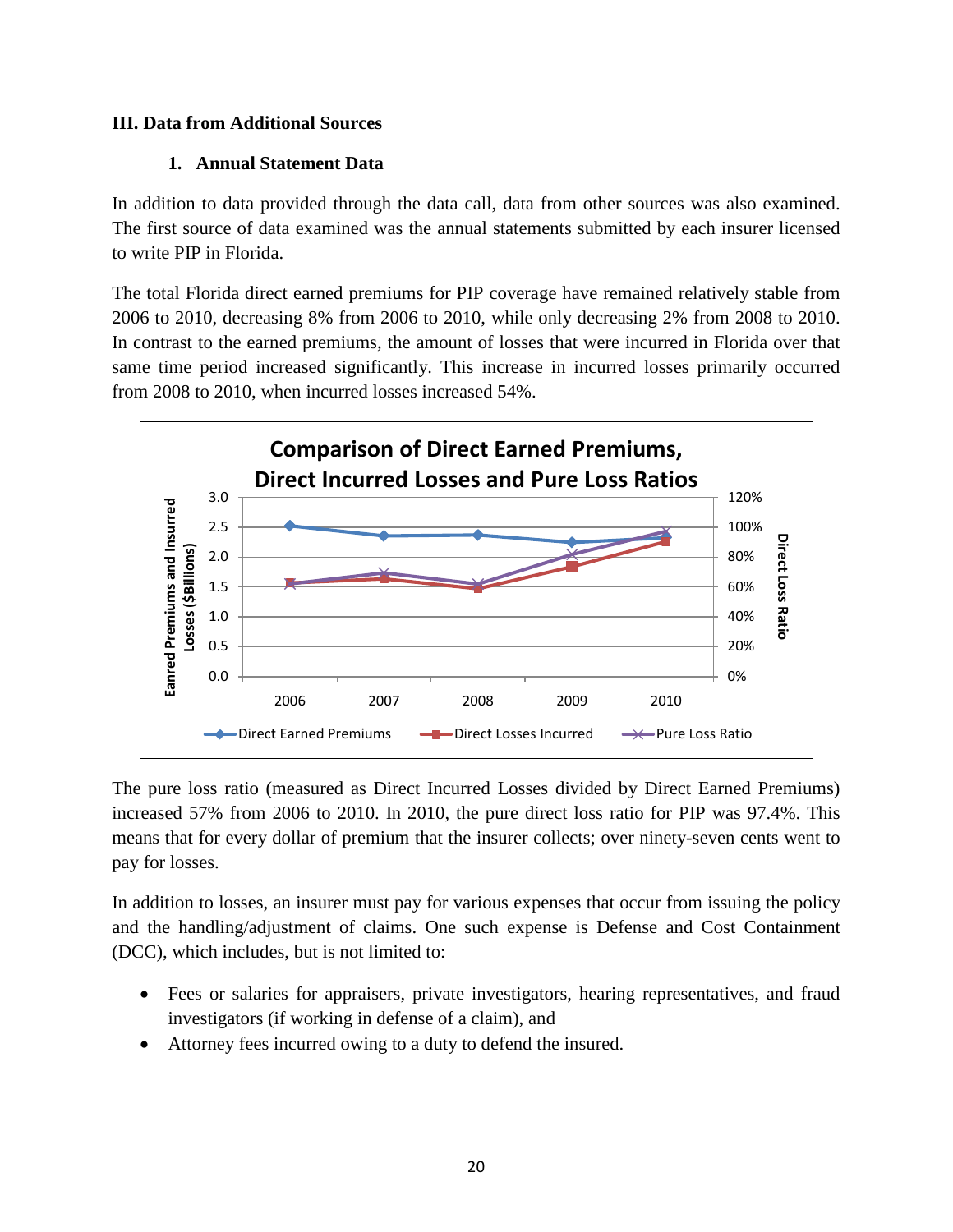After including the cost of DCC expenses that the insurer paid in 2010, the loss and DCC ratio was 104.1%. This means that for every dollar of premium that the insurer collects; over \$1.04 is paid out purely in losses and DCC expenses. This ratio has increased 58% from 2006 to 2010.



In addition to losses and DCC, insurers incur other expenses, such as:

- Adjusting and Other (A&O) Expenses which includes, but is not limited to, fees of adjusters and settling agents, attorney fees incurred in the determination of coverage, including litigation between the insurer and the policyholder, and fees or salaries for appraisers, private investigators, hearing representatives, and fraud investigators, if working in the capacity of an adjuster,
- Commission and Brokerage Expenses,
- Other Acquisition Expenses,
- General Expenses, and
- Taxes, Licenses and Fees

One measure of the profitability of an insurer is the combined ratio. This ratio is determined by summing the loss ratio and all of the various expense ratios. A combined ratio below 100 percent is indicative of an underwriting profit for the insurer.

On the next page is a breakdown, by component, of the combined ratios for 2006 through 2009 for PIP coverage. This data was determined using information submitted by insurers in the Calendar Year Experience Reporting Form (Form OIR-B1-308) that insurers submit annually on April  $1<sup>st</sup>$ . It represents data from all insurers that write 0.5% or more of the total Florida written premium for that line of business of the preceding calendar year. After all losses and expenses were paid, 2006 and 2008 were the only years in the period shown where the combined ratio was less than 100%. It should be noted that the combined ratios do not include provisions for policyholder dividends or investment gain/loss.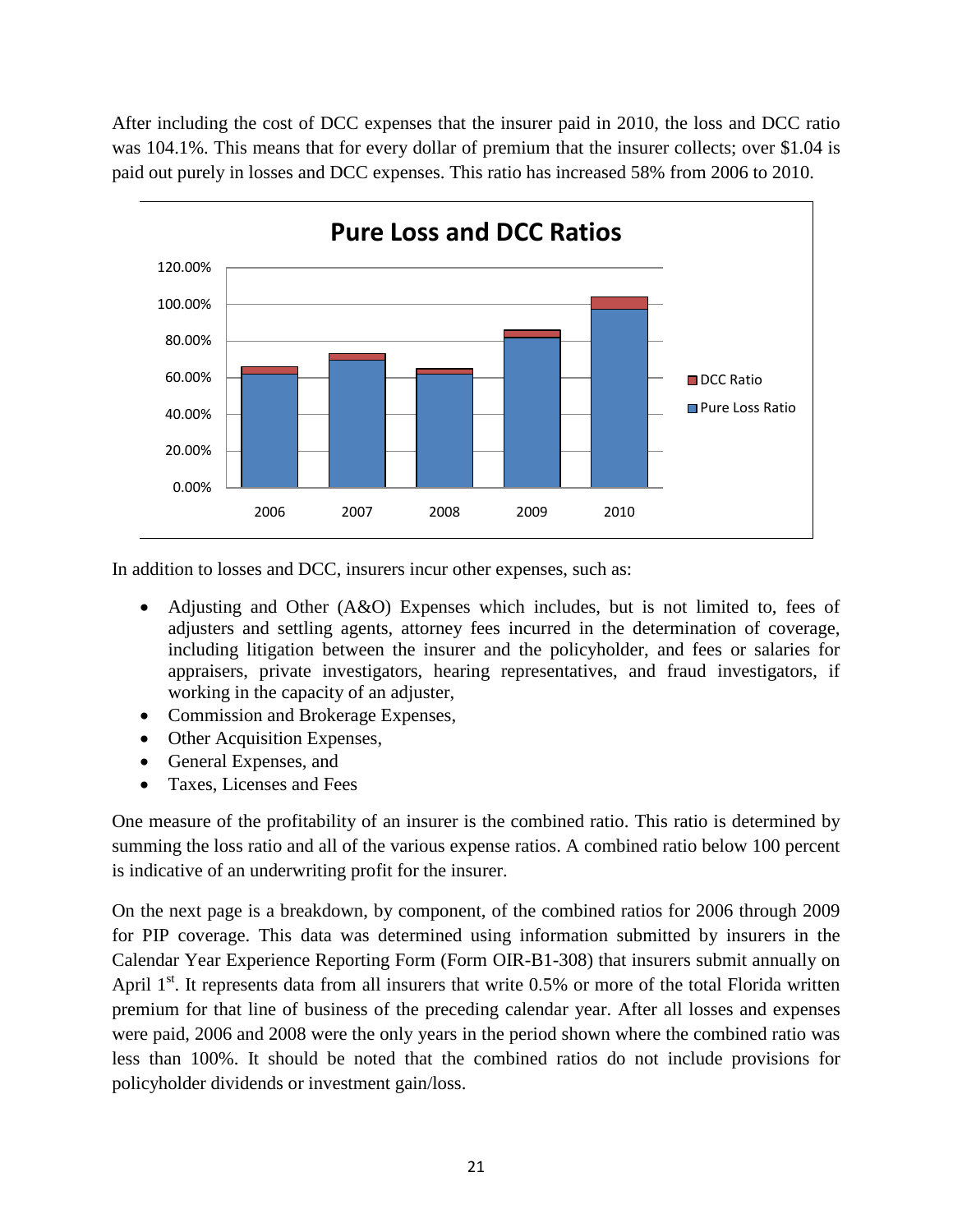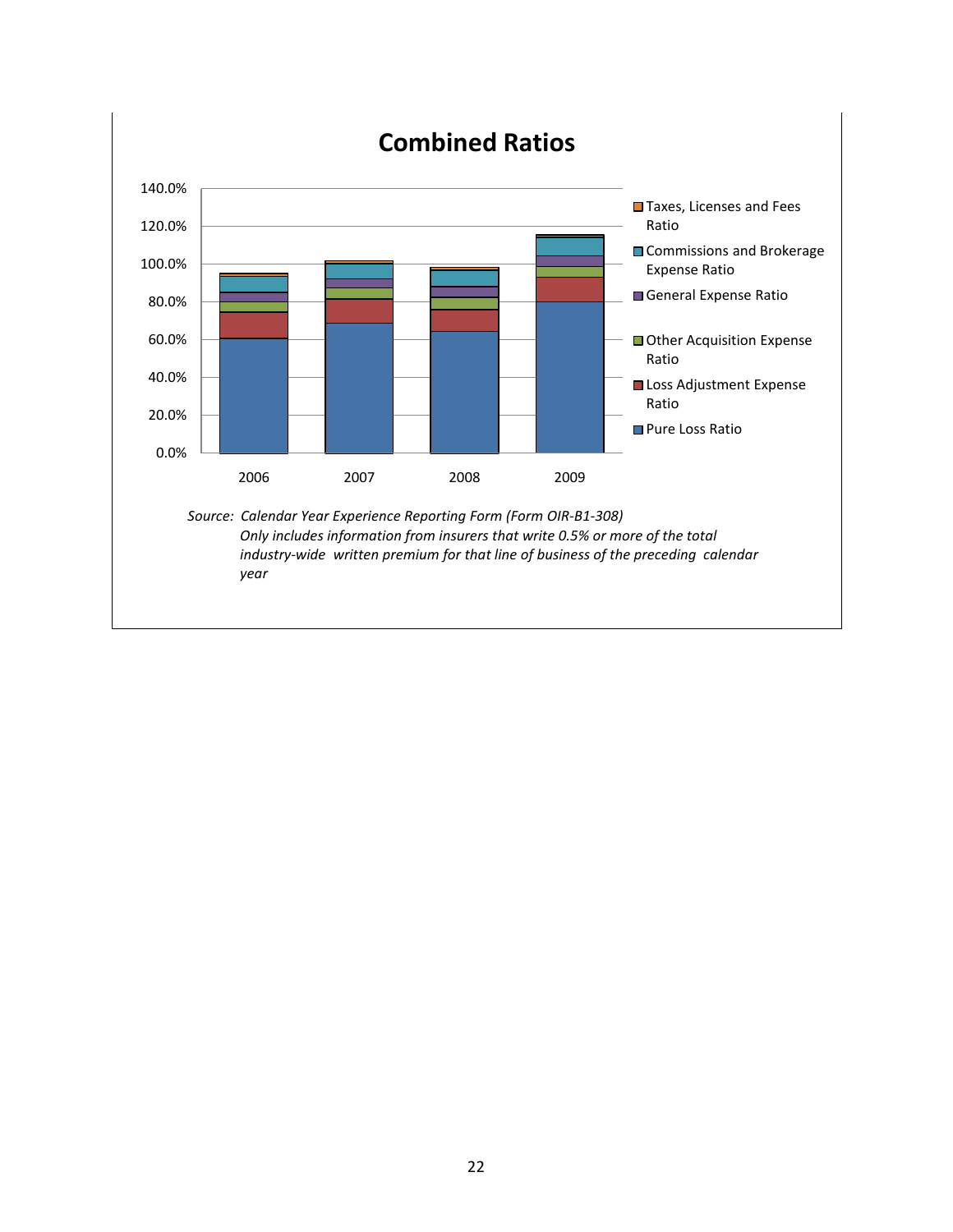#### **2. Fast Track Monitoring System Data**

Another useful tool examining claims and loss patterns is data from the Fast Track Monitoring System ("Fast Track") that contains information collected by the following statistical agencies:

- Independent Statistical Service, Inc. (ISS),
- Insurance Services Office, Inc. (ISO), and
- National Independent Statistical Service (NISS)

Fifty of the largest insurers, representing approxiately 70% of the nationwide personal auto premium, contribute data for this voluntary report. The data, which is reported quarterly, is an indicator of how claim and loss patterns are changing over time. To avoid the effects of seasonality, the data is generally reviewed by looking at the most recent four quarters of information at each quarter. In the graphs below, the data is broken into three indicators:

- Frequency The number of paid claims per 100 vehicles (paid claims are ones in which an amount has been paid, but does not necessarily represent a closed claim)
- Severity The average cost per claim (only includes losses covered by PIP all expenses are excluded)
- Pure Premiums The average premium per exposure in this case earned car year needed to cover the expected losses for that exposure

The frequency of PIP claims in Florida has generally decreased from  $4<sup>th</sup>$  quarter 2005 to  $4<sup>th</sup>$ quarter 2008. Since that time, there has been a sharp increase in the frequency of paid claims. If the frequency continues to increase at that same rate over the next year, we can expect a 19% increase in the frequency of paid claims in the next year.

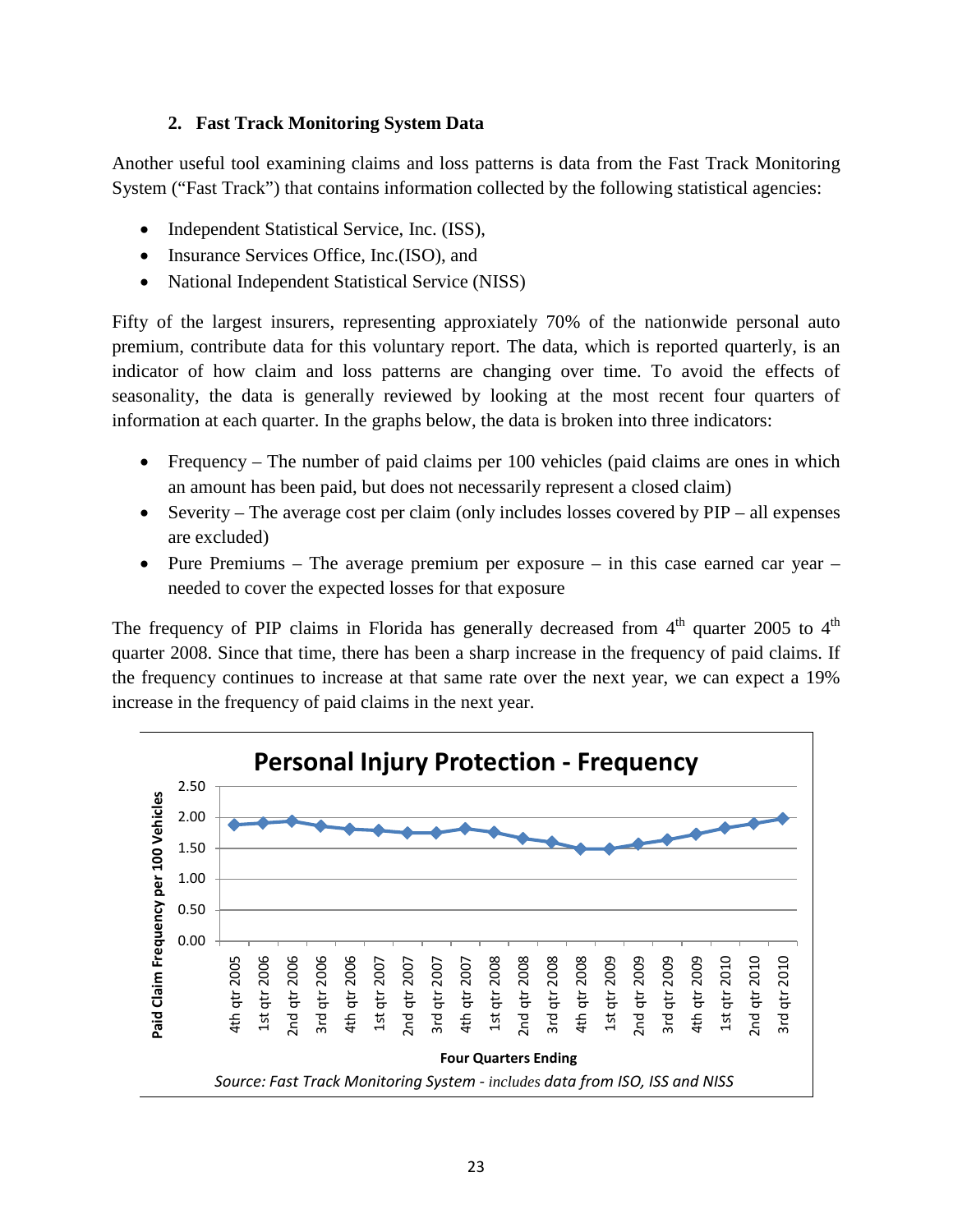The severity of PIP claims in Florida has generally increased since  $4<sup>th</sup>$  quarter 2005. If the severity continues to increase at that same rate over the next year as it has from  $4<sup>th</sup>$  quarter 2008, we can expect a 9% increase in the severity of paid claims in the next year.

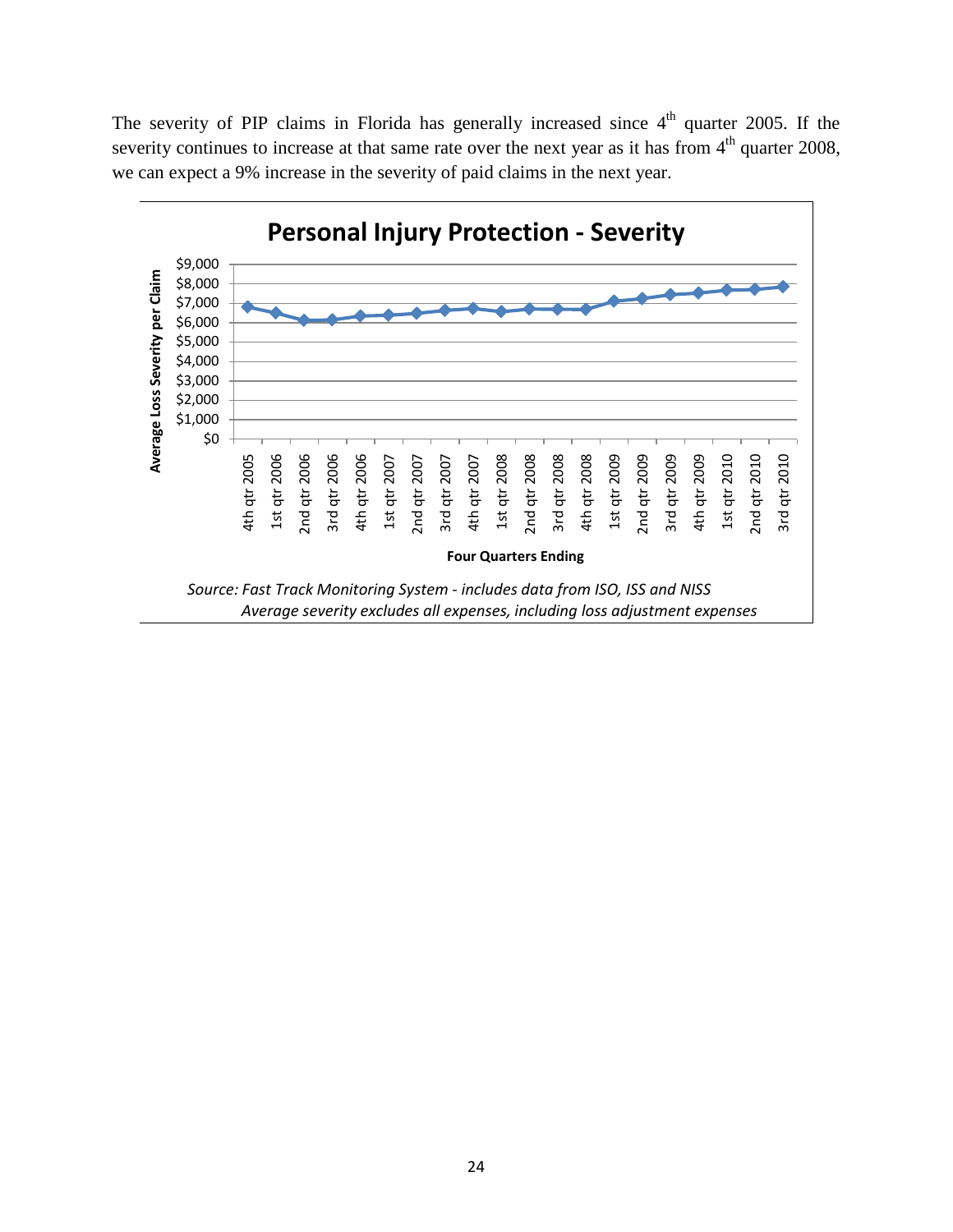On average, the decreases in frequency from  $4<sup>th</sup>$  quarter 2005 to  $4<sup>th</sup>$  quarter 2008 were larger than the increases in the severity, which resulted in a decrease in pure premium. Since that time, however, the increases in frequency coupled with the increases in severity have resulted in a significant increase in the average premium needed to cover the expected losses per vehicle. If the pure premiums continue at that same rate over the next year, we can expect a 29% increase in the pure premium in the next year.

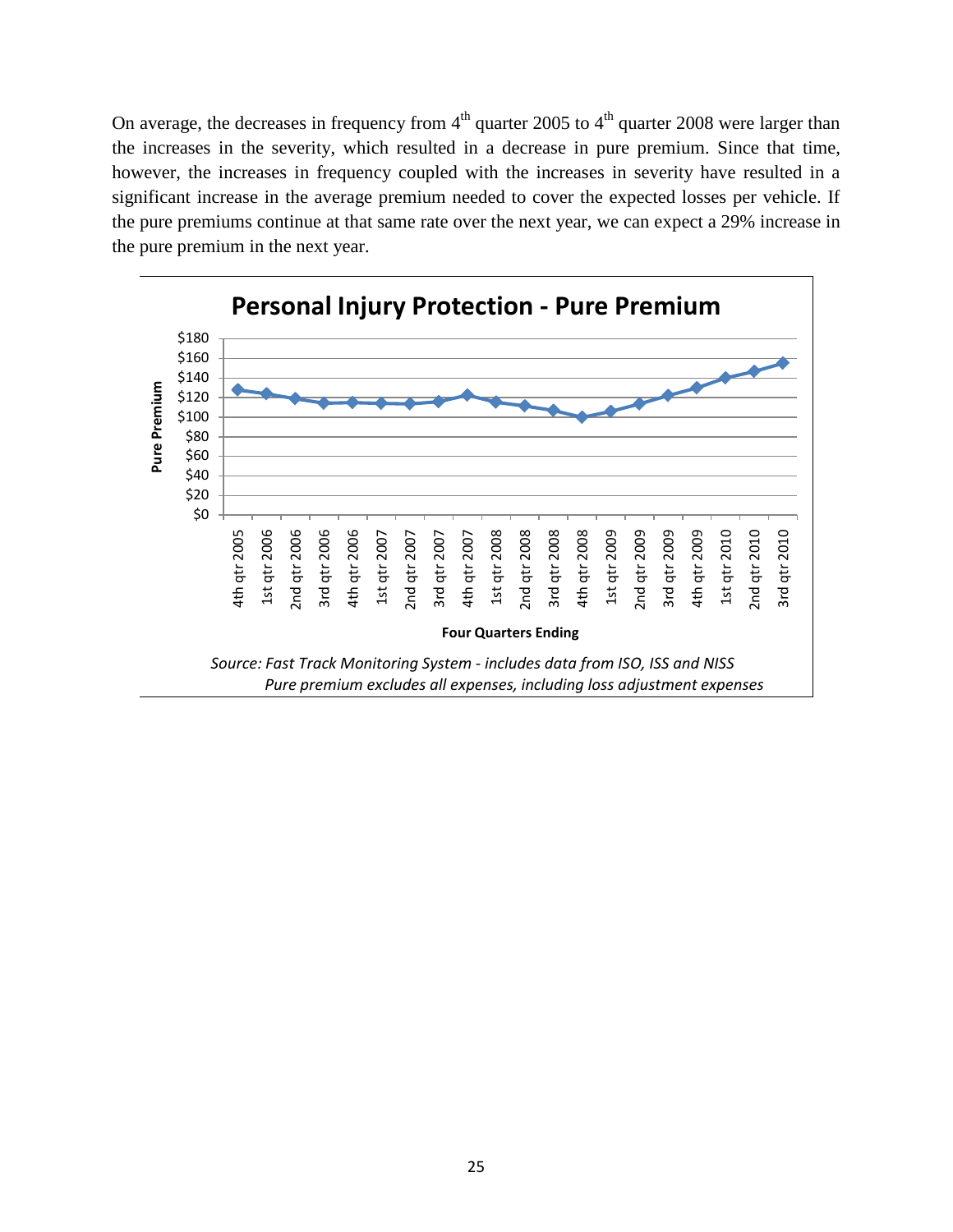#### **3. Licensed Drivers and Number of Accidents**

One explanation for the increase in frequency of PIP claims could be an increase in the number of drivers or accidents. However, this does not appear to be the case based on data from the Florida Department of Highway Safety and Motor Vehicles.

Based on that data, the number of licensed drivers decreased by 0.5% from January 1, 2008 to January 1, 2011.

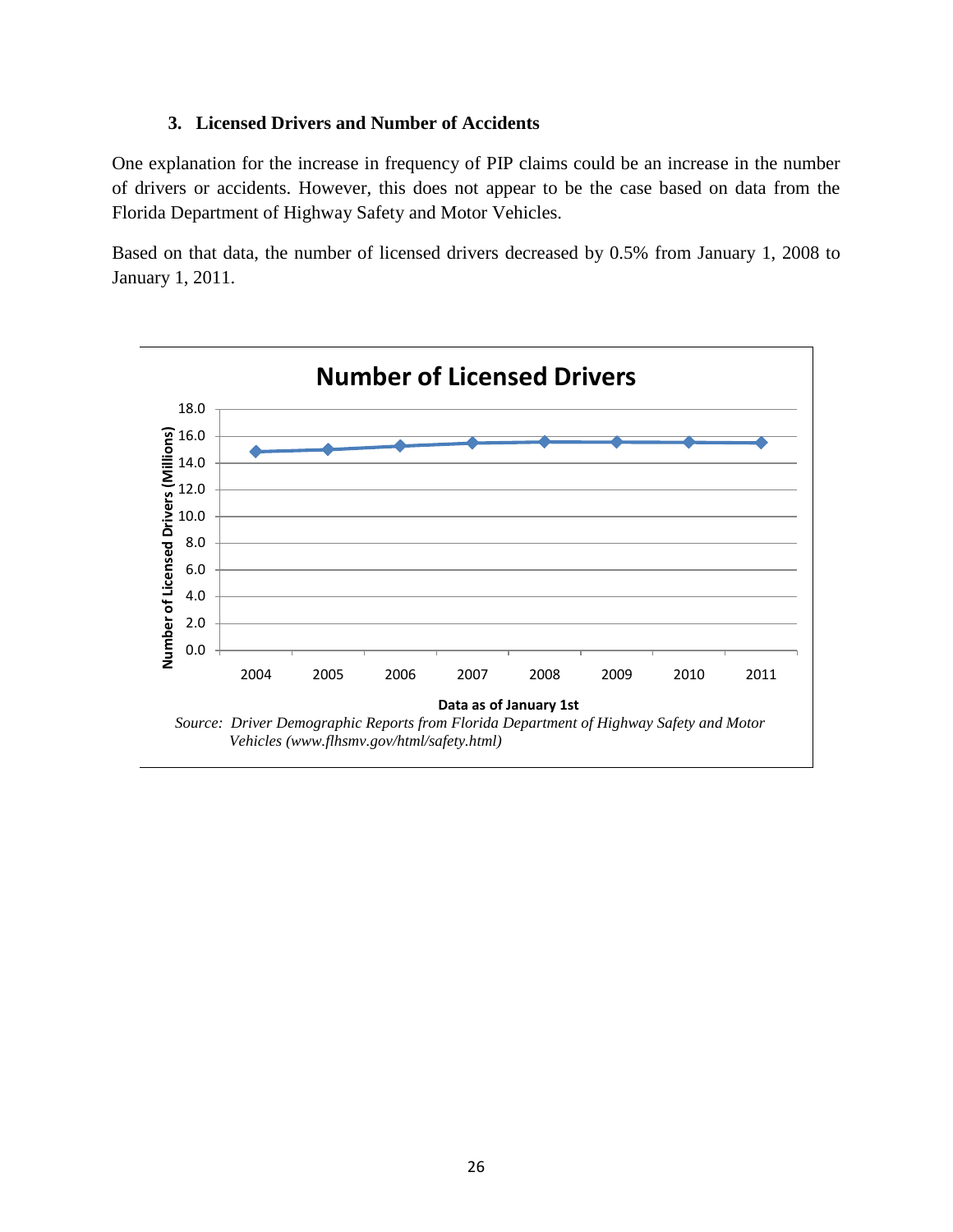Section 316.066, Florida Statutes, requires a "Long Form" crash report be completed by a law enforcement officer for any crash that results in a death or personal injury, involves an intoxicated or "hit and run" driver, or when a vehicle was rendered inoperative and required a wrecker to remove it from traffic.

In addition to the decrease in licensed drivers, the number of crashes reported on a "Long Form" crash report (including crashes with injuries) have also decreased. Between 2007 and 2009, the number of crashes decreased 8%, while the number of crashes with injuries decreased 7.3%.

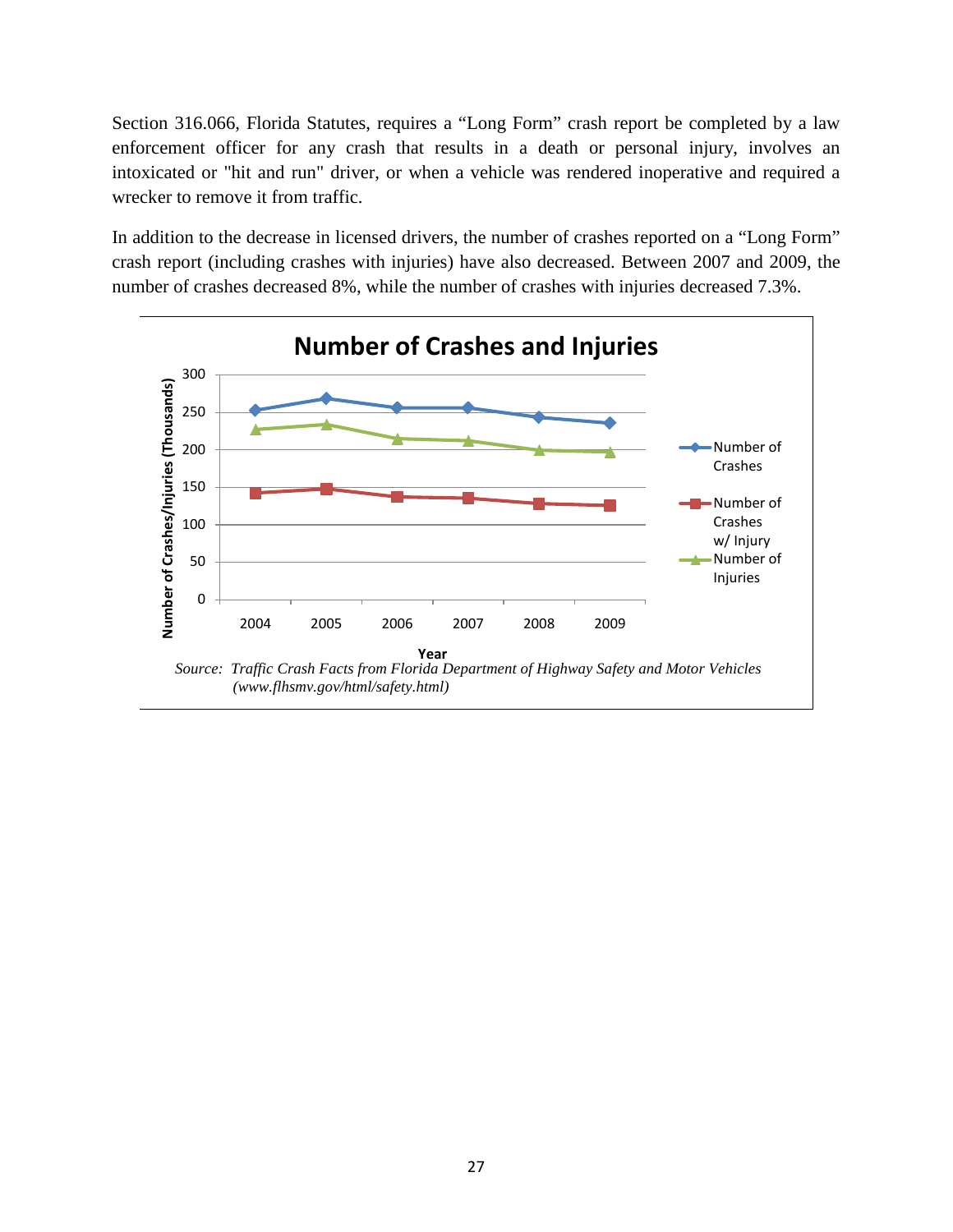

The frequency of crashes per 100 licensed drivers has decreased 8.4% from 2007 to 2009.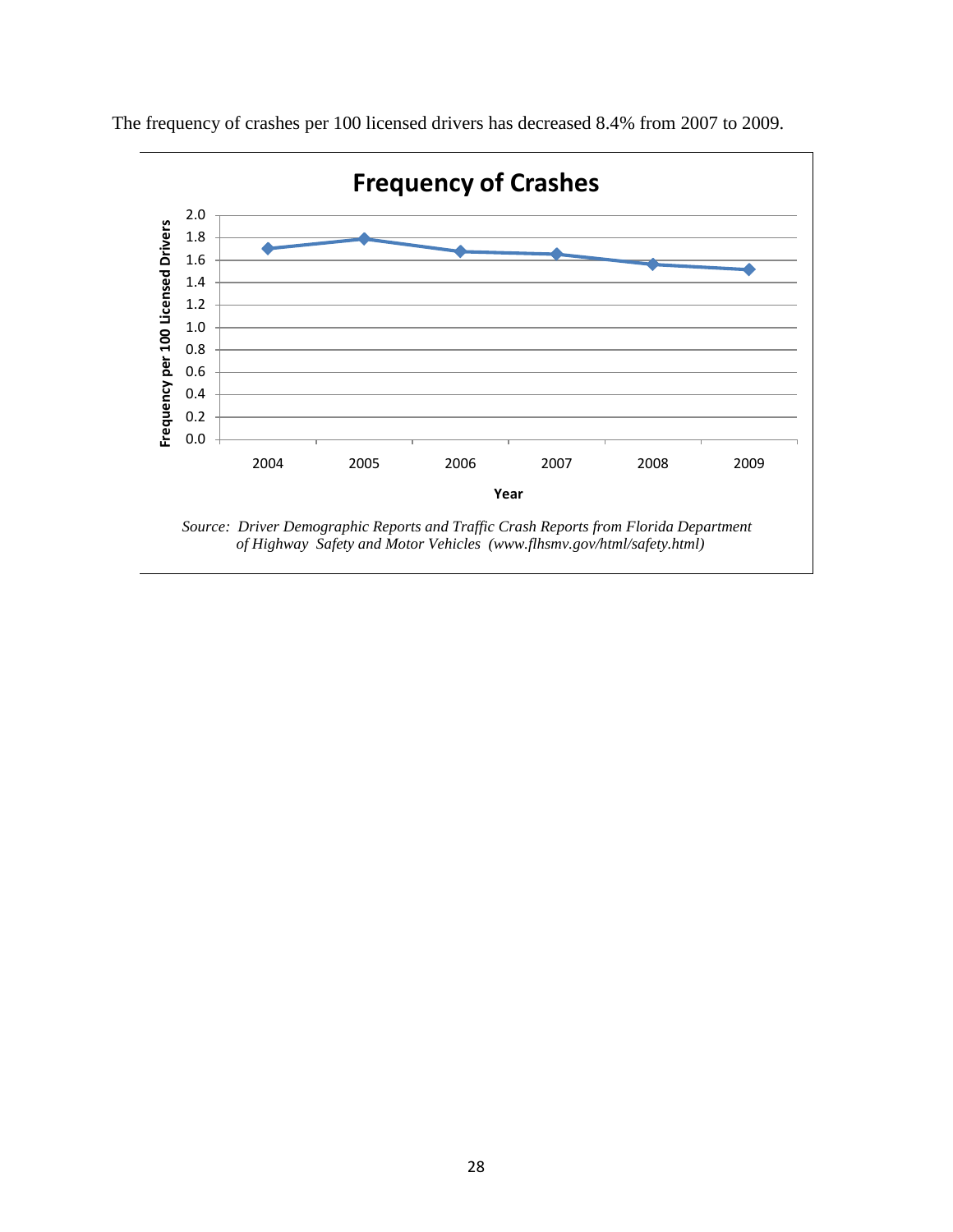#### **4. Fraud**

A recent study by the National Insurance Crime Bureau shows that the Tampa area has become the state leader in the number of suspicious auto accidents that were staged or deliberately caused by criminals. In fact, the number of staged accidents in 2009 in the Tampa area was almost double that of the number of staged accidents in the Miami area. Tampa experienced an increase in staged accidents of 290% in 2009.



*Source: NICB, "Staged Accidents Analysis – Florida 2008-2009", released June 23, 2010 (www.nicb.org/newsroom/news-releases/florida-staged-accidents)*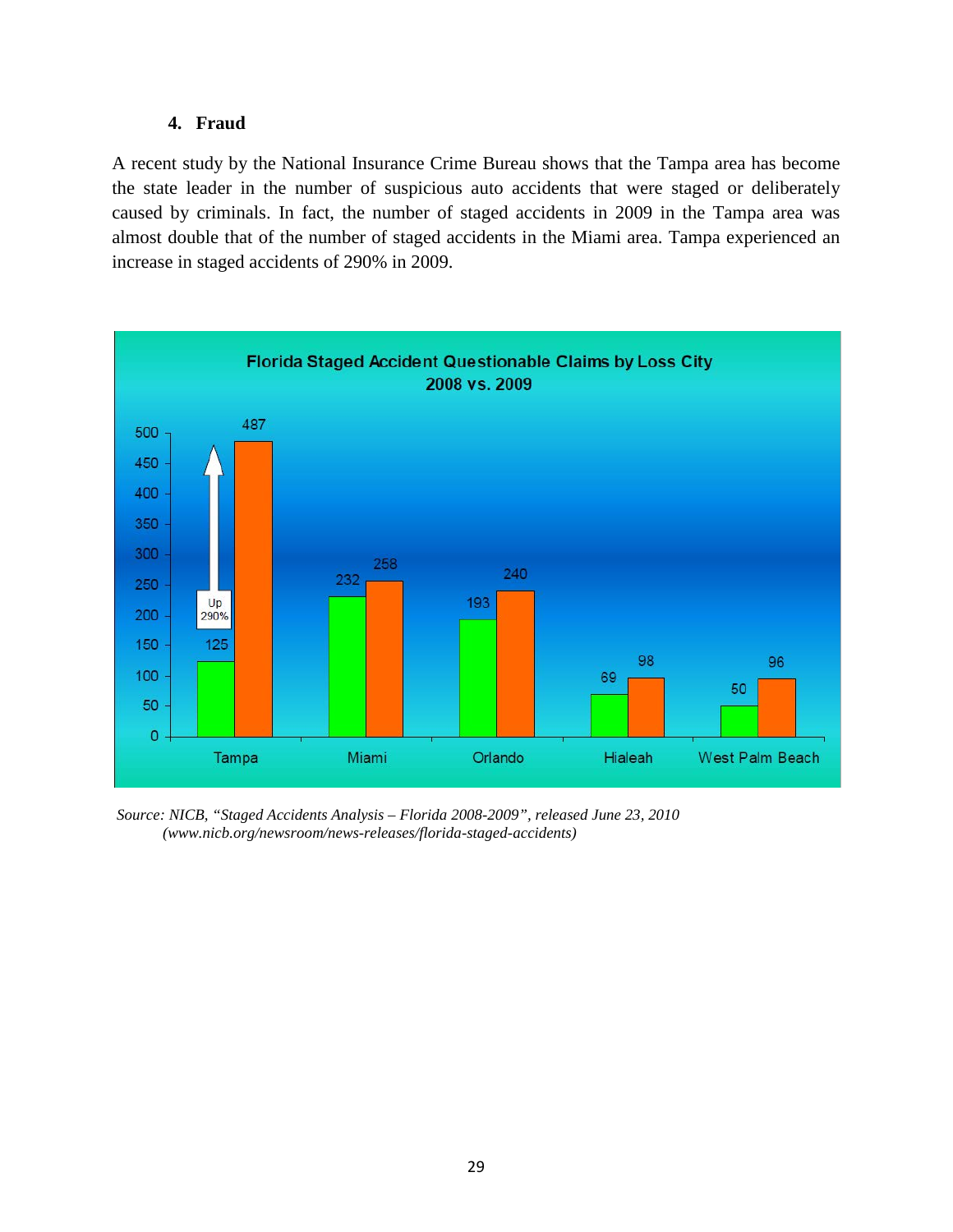The Division of Fraud, within the Department of Financial Services, is responsible for investigating insurance fraud, including personal injury protection fraud. Based on information presented on their website, the Division has experienced a sharp increase in the number of fraud cases reported to them.



*Source: Florida Department of Financial Services, Division of Insurance Fraud, 3rd Quarter FY 2009-2010 Economic Impact Report (page 8)* 

 *www.myfloridacfo.com/fraud/forms/EconomicImpactReport\_3rd\_Quarter\_FY%2009-10.pdf*

| PERSONAL INJURY PROTECTION FRAUD             |                   |                               |                        |                                            |                  |                    |
|----------------------------------------------|-------------------|-------------------------------|------------------------|--------------------------------------------|------------------|--------------------|
| <b>Type of Case</b>                          | <b>Complaints</b> | <b>Cases</b><br><b>Opened</b> | Cases<br><b>Closed</b> | <b>Presented for</b><br><b>Prosecution</b> | <b>Arrest</b>    | <b>Convictions</b> |
| <b>BY ATTORNEY</b>                           | 25                | 21                            | 3                      |                                            | $\overline{c}$   | $\mathcal O$       |
| <b>BY CLAIMANT</b>                           | 2019              | 1795                          | 37                     | 73                                         | 54               | 30                 |
| <b>BY PROVIDER</b>                           | 1523              | 1500                          | 62                     | 67                                         | 37               | 25                 |
| <b>FICTITIOUS INSURANCE CARD</b>             | 148               | 120                           | 6                      | 38                                         | 33               | 20                 |
| <b>ILLEGAL POSSESSION OF ACCIDENT REPORT</b> | 3                 | $\overline{2}$                | $\mathcal{O}$          | $\overline{0}$                             | $\boldsymbol{0}$ | $\Omega$           |
| <b>JUMP IN</b>                               | 128               | 155                           | 14                     | 36                                         | 37               | 25                 |
| <b>LOST WAGES</b>                            | 12                | 11                            | $\mathcal{O}$          | 3                                          |                  |                    |
| <b>PAPER ACCIDENT</b>                        | 18                | 17                            |                        | 9                                          | $\overline{4}$   |                    |
| <b>PATIENT BROKERING</b>                     | 26                | 31                            | $\overline{2}$         | 17                                         | $\overline{2}$   | 5                  |
| <b>SOLICITATION</b>                          | 91                | 96                            |                        | $\overline{z}$                             | $\mathcal{G}$    | $\overline{c}$     |
| <b>STAGED ACCIDENT</b>                       | 1461              | 1388                          | 34                     | 183                                        | 152              | 123                |
| <b>UNLICENSED ACTIVITY</b>                   | 89                | 80                            | 3                      | 8                                          | 6                | $\overline{2}$     |
|                                              | 5543              | 5216                          | 163                    | 442                                        | 337              | 240                |
|                                              | 43.23%            | 43.80%                        | 26.59%                 | 35.82%                                     | 32.34%           | 34.00%             |

*Source: Florida Department of Financial Services, Division of Insurance Fraud, 2010 Annual Report (page 12) www.myfloridacfo.com/fraud/Annual%20Report/StatPack\_FY\_2009\_2010.pdf*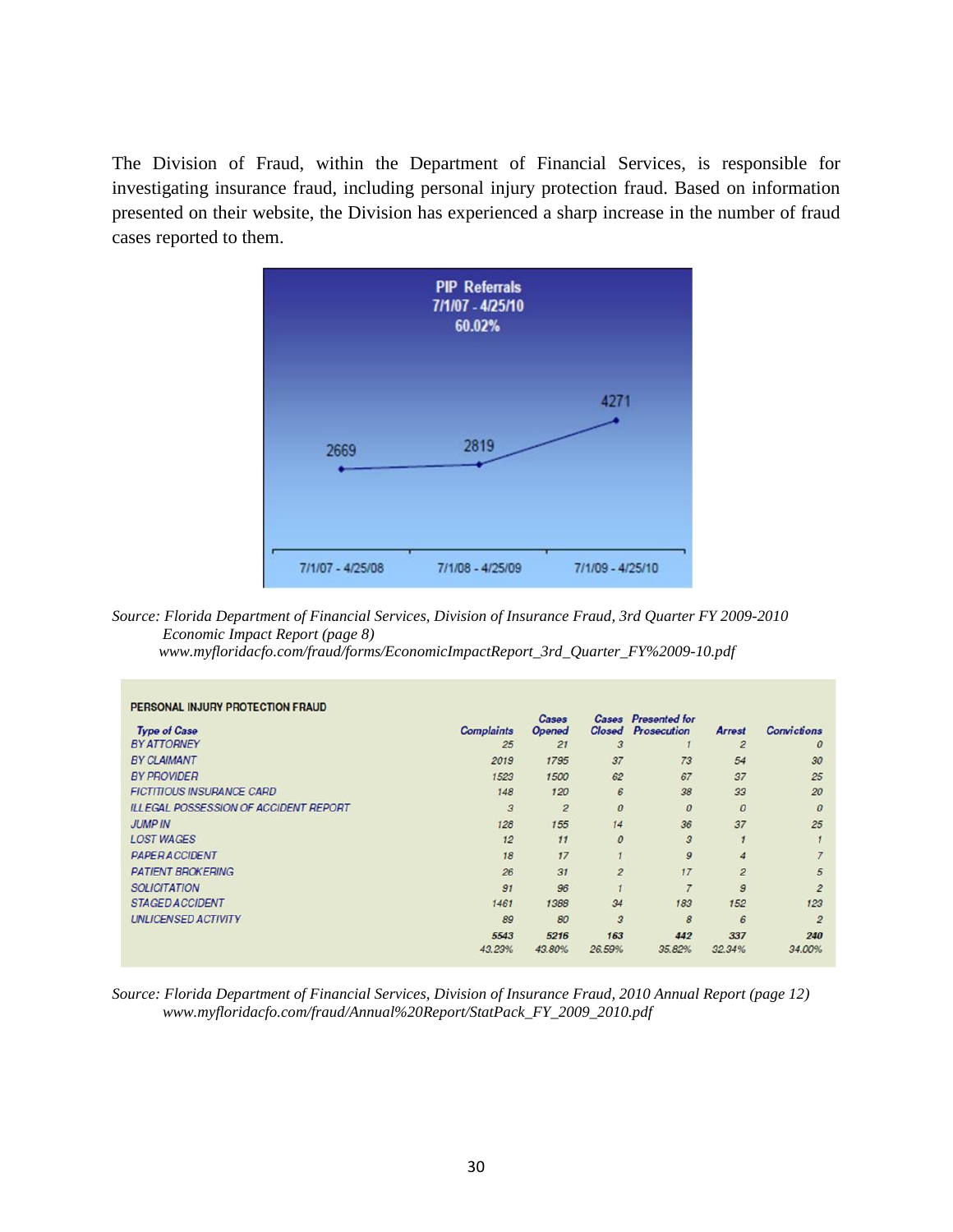| <b>VEHICLE FRAUD</b>             |                   |                        |                |                                                         |        |                    |
|----------------------------------|-------------------|------------------------|----------------|---------------------------------------------------------|--------|--------------------|
| <b>Type of Case</b>              | <b>Complaints</b> | Cases<br><b>Opened</b> |                | <b>Cases Presented</b> for<br><b>Closed</b> Prosecution | Arrest | <b>Convictions</b> |
| <b>ACCESSORIES</b>               | 84                | 79                     | $\overline{2}$ | 3                                                       | 4      | 5                  |
| <b>BODY SHOP</b>                 | 95                | 88                     | 6              | 6                                                       | 5      |                    |
| <b>DAMAGE TO VEHICLE</b>         | 444               | 436                    | 25             | 30                                                      | 24     | 18                 |
| <b>DITCHING</b>                  | 588               | 578                    | 19             | 47                                                      | 41     | 27                 |
| <b>FAILURE TO RETURN (THEFT)</b> | 26                | 20                     | $\overline{O}$ | 4                                                       | 3      | 3                  |
|                                  | 1237              | 1201                   | 52             | 90                                                      | 77     | 54                 |
|                                  | 9.65%             | 10.0%                  | 8.48%          | 7.29%                                                   | 7.38%  | 7.65%              |

*Source: Florida Department of Financial Services, Division of Insurance Fraud, 2010 Annual Report (page 13) www.myfloridacfo.com/fraud/Annual%20Report/StatPack\_FY\_2009\_2010.pdf*

As can be seen from the charts above, insurance fraud (and in particular PIP insurance fraud) is a major issue and, based on anecdotal evidence from the insurers, is contributing significantly to recent filed rate increases. In addition to raising rates, insurers have tried to reduce their costs from insurance fraud by tightening their underwriting requirements. Many insurers will no longer accept an insured for new business if that insured has had a PIP claim within the last three years.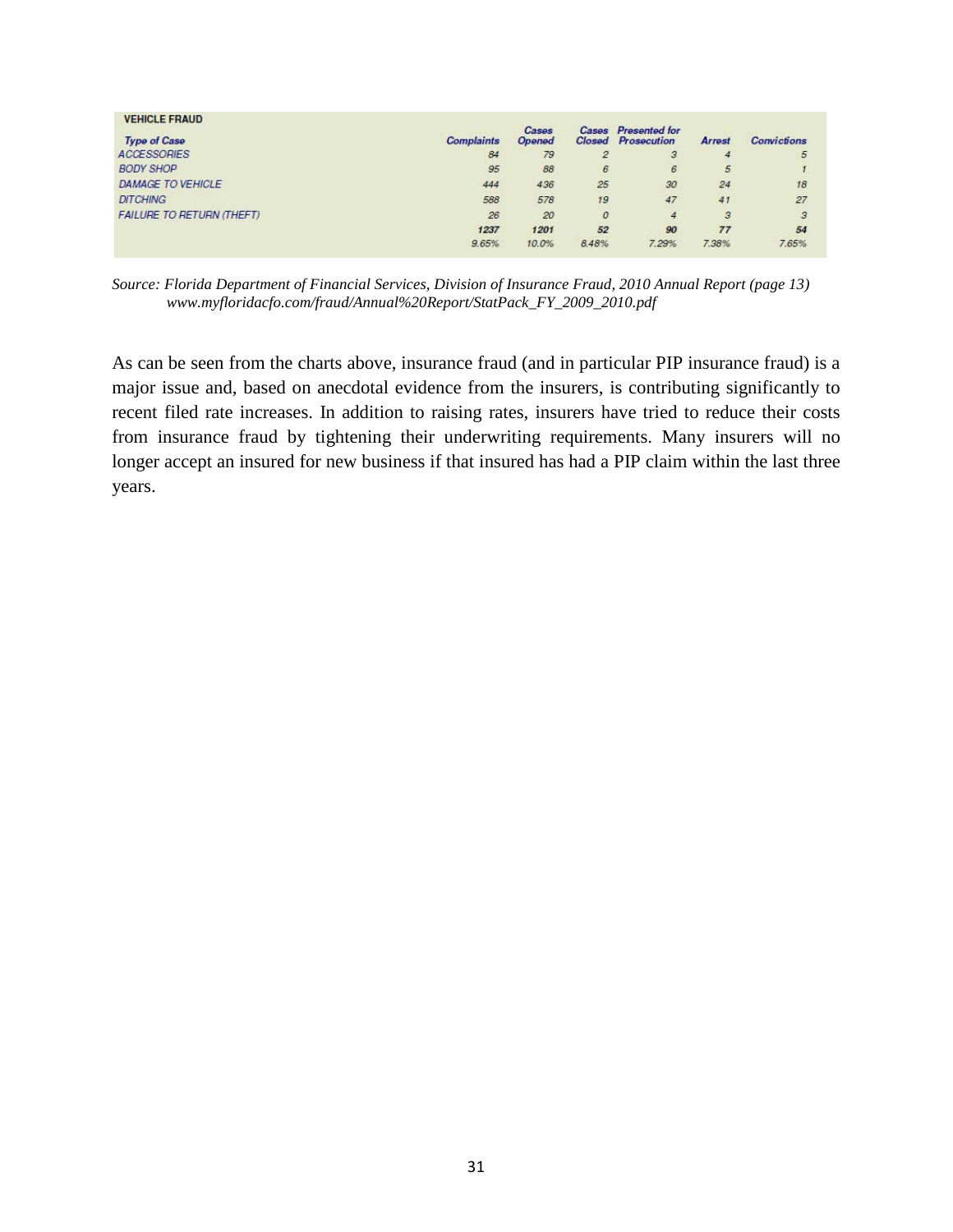# **IV. Appendices**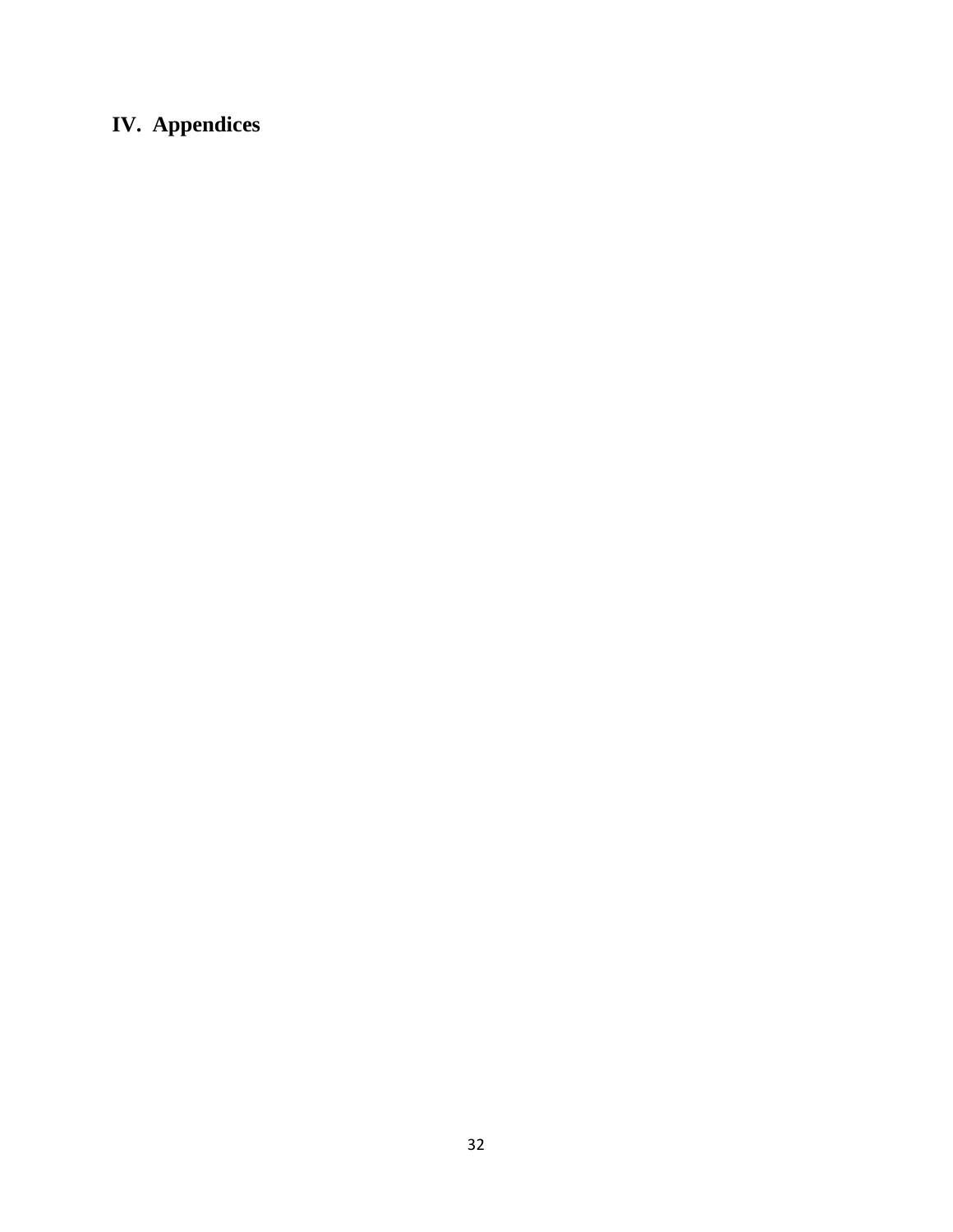## Appendix A – Regional Breakdown

|              |                                                                                                    |                                                                                                                         |                                                                                                                                        | <b>*SOUTH FLORIDA</b>                                                                                                                        |                                                                                                                                                        |                                                                                                                                                                       |                                                                                                                            |  |  |  |  |
|--------------|----------------------------------------------------------------------------------------------------|-------------------------------------------------------------------------------------------------------------------------|----------------------------------------------------------------------------------------------------------------------------------------|----------------------------------------------------------------------------------------------------------------------------------------------|--------------------------------------------------------------------------------------------------------------------------------------------------------|-----------------------------------------------------------------------------------------------------------------------------------------------------------------------|----------------------------------------------------------------------------------------------------------------------------|--|--|--|--|
|              | <b>NUMBER OF PIP</b><br><b>CLAIMS</b><br><b>OPENED OR</b><br><b>RECORDED</b><br><b>DURING YEAR</b> | % OF<br><b>TOTAL PIP</b><br><b>CLAIMS</b><br><b>OPENED</b><br>OR<br><b>RECORDED</b><br><b>IN ALL</b><br><b>COUNTIES</b> | <b>NUMBER OF</b><br><b>CLOSED PIP</b><br><b>CLAIMS DURING</b><br><b>YEAR</b><br><b>(REGARDLESS</b><br><b>OF DATE</b><br><b>OPENED)</b> | <b>NUMBER OF</b><br><b>CLOSED PIP</b><br><b>CLAIMS DURING</b><br><b>YEAR WITH</b><br><b>PAYMENT</b><br><b>(REGARDLESS OF</b><br>DATE OPENED) | <b>NUMBER OF</b><br><b>CLOSED PIP</b><br><b>CLAIMS DURING</b><br><b>YEAR WITHOUT</b><br><b>PAYMENT</b><br><b>(REGARDLESS OF</b><br><b>DATE OPENED)</b> | <b>GROSS DOLLAR</b><br><b>AMOUNT OF PIP</b><br><b>CLAIMS PAID</b><br><b>DURING YEAR</b><br><b>(COMBINED FOR</b><br><b>ALL CLAIMS -</b><br><b>OPENED OR</b><br>CLOSED) | <b>DOLLAR</b><br><b>AMOUNT OF</b><br><b>ALLOCATED</b><br><b>EXPENSES ON</b><br><b>ALL PIP CLAIMS</b><br>(DCC AND<br>A&O)** |  |  |  |  |
| 2006         | 100,725                                                                                            | 39%                                                                                                                     | 96,372                                                                                                                                 | 62,702                                                                                                                                       | 33,670                                                                                                                                                 | Ś<br>590,461,034                                                                                                                                                      | \$<br>64,326,440                                                                                                           |  |  |  |  |
| 2007         | 99,948                                                                                             | 39%                                                                                                                     | 111,752                                                                                                                                | 76,729                                                                                                                                       | 35,023                                                                                                                                                 | 657,545,188                                                                                                                                                           | 55,949,291                                                                                                                 |  |  |  |  |
| 2008         | 95,779                                                                                             | 39%                                                                                                                     | 94,749                                                                                                                                 | 64,331                                                                                                                                       | 30,418                                                                                                                                                 | 570,113,524                                                                                                                                                           | 55,660,066                                                                                                                 |  |  |  |  |
| 2009         | 118,184                                                                                            | 40%                                                                                                                     | 111,527                                                                                                                                | 79,126                                                                                                                                       | 32,401                                                                                                                                                 | 758,674,654                                                                                                                                                           | 47,530,684                                                                                                                 |  |  |  |  |
| 2010         | 148,910                                                                                            | 45%                                                                                                                     | 150,684                                                                                                                                | 114,403                                                                                                                                      | 36,281                                                                                                                                                 | 1,070,493,614                                                                                                                                                         | 48,446,478                                                                                                                 |  |  |  |  |
| <b>TOTAL</b> | 563,546                                                                                            |                                                                                                                         | 565,084                                                                                                                                | 397,291                                                                                                                                      | 167,793                                                                                                                                                | 3,647,288,014                                                                                                                                                         | 271,912,959                                                                                                                |  |  |  |  |
|              | *Palm Beach, Miami-Dade and Broward                                                                |                                                                                                                         |                                                                                                                                        |                                                                                                                                              |                                                                                                                                                        |                                                                                                                                                                       |                                                                                                                            |  |  |  |  |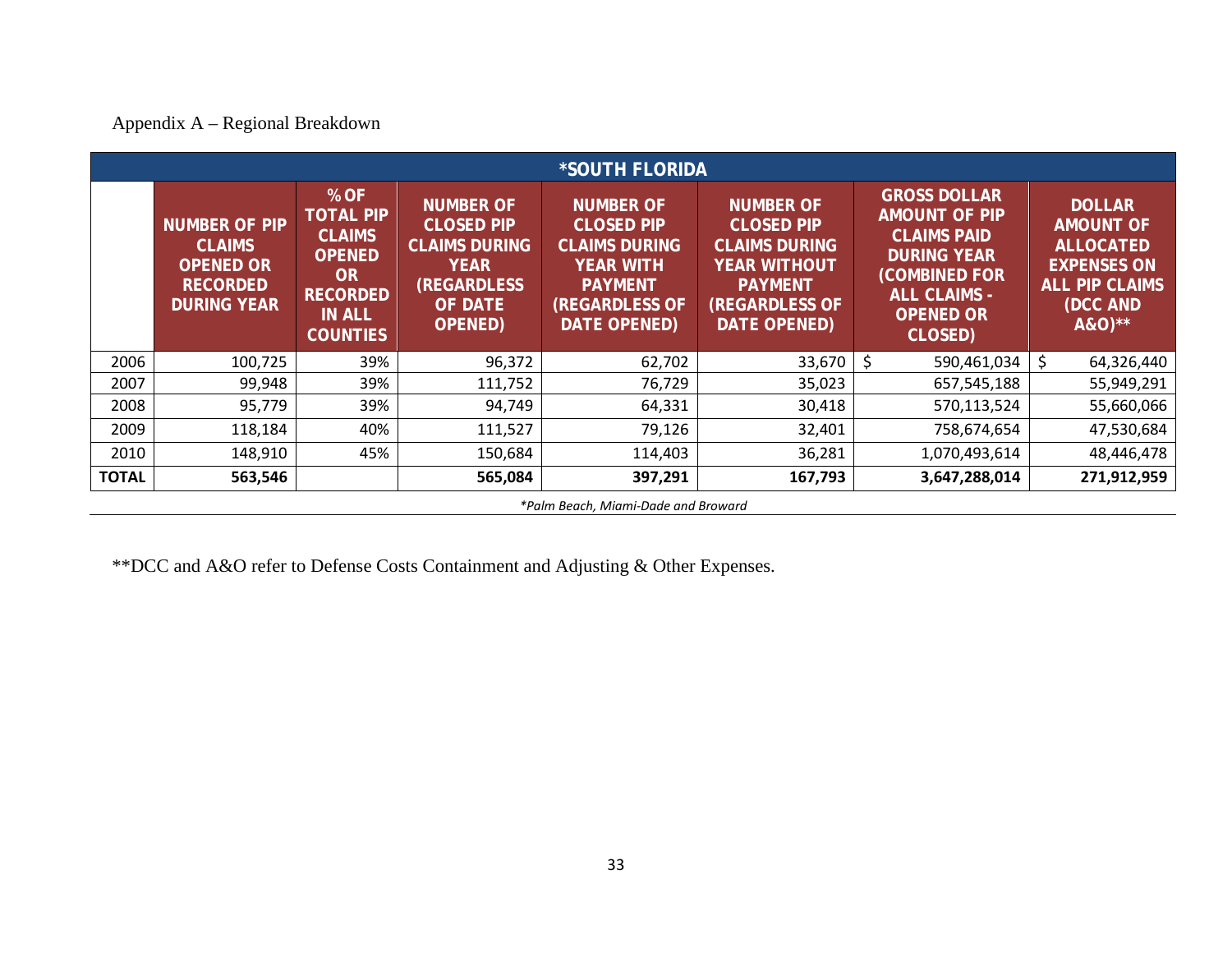|              |                                                                                                    |                                                                                                                                |                                                                                                                                        | *TAMPA/ST. PETERSBURG                                                                                                                        |                                                                                                                                                        |                                                                                                                                                                       |                                                                                                                            |  |  |  |  |
|--------------|----------------------------------------------------------------------------------------------------|--------------------------------------------------------------------------------------------------------------------------------|----------------------------------------------------------------------------------------------------------------------------------------|----------------------------------------------------------------------------------------------------------------------------------------------|--------------------------------------------------------------------------------------------------------------------------------------------------------|-----------------------------------------------------------------------------------------------------------------------------------------------------------------------|----------------------------------------------------------------------------------------------------------------------------|--|--|--|--|
|              | <b>NUMBER OF</b><br><b>PIP CLAIMS</b><br><b>OPENED OR</b><br><b>RECORDED</b><br><b>DURING YEAR</b> | % OF<br><b>TOTAL PIP</b><br><b>CLAIMS</b><br><b>OPENED</b><br><b>OR</b><br><b>RECORDED</b><br><b>IN ALL</b><br><b>COUNTIES</b> | <b>NUMBER OF</b><br><b>CLOSED PIP</b><br><b>CLAIMS DURING</b><br><b>YEAR</b><br><b>(REGARDLESS</b><br><b>OF DATE</b><br><b>OPENED)</b> | <b>NUMBER OF</b><br><b>CLOSED PIP</b><br><b>CLAIMS DURING</b><br><b>YEAR WITH</b><br><b>PAYMENT</b><br><b>(REGARDLESS OF</b><br>DATE OPENED) | <b>NUMBER OF</b><br><b>CLOSED PIP</b><br><b>CLAIMS DURING</b><br><b>YEAR WITHOUT</b><br><b>PAYMENT</b><br><b>(REGARDLESS OF</b><br><b>DATE OPENED)</b> | <b>GROSS DOLLAR</b><br><b>AMOUNT OF PIP</b><br><b>CLAIMS PAID</b><br><b>DURING YEAR</b><br><b>(COMBINED FOR</b><br><b>ALL CLAIMS -</b><br><b>OPENED OR</b><br>CLOSED) | <b>DOLLAR</b><br><b>AMOUNT OF</b><br><b>ALLOCATED</b><br><b>EXPENSES ON</b><br><b>ALL PIP CLAIMS</b><br>(DCC AND<br>A&O)** |  |  |  |  |
| 2006         | 30,083                                                                                             | 12%                                                                                                                            | 28,773                                                                                                                                 | 19,803                                                                                                                                       | 8,970                                                                                                                                                  | \$<br>146,401,075                                                                                                                                                     | \$<br>532,002                                                                                                              |  |  |  |  |
| 2007         | 29,043                                                                                             | 11%                                                                                                                            | 31,234                                                                                                                                 | 21,806                                                                                                                                       | 9,428                                                                                                                                                  | 153,314,317                                                                                                                                                           | 6,948,813                                                                                                                  |  |  |  |  |
| 2008         | 28,810                                                                                             | 12%                                                                                                                            | 27,365                                                                                                                                 | 18,700                                                                                                                                       | 8,665                                                                                                                                                  | 138,436,568                                                                                                                                                           | 7,723,022                                                                                                                  |  |  |  |  |
| 2009         | 37,945                                                                                             | 13%                                                                                                                            | 33,757                                                                                                                                 | 24,128                                                                                                                                       | 9,629                                                                                                                                                  | 190,880,414                                                                                                                                                           | 10,025,643                                                                                                                 |  |  |  |  |
| 2010         | 38,420                                                                                             | 12%                                                                                                                            | 42,361                                                                                                                                 | 31,791                                                                                                                                       | 10,570                                                                                                                                                 | 214,089,649                                                                                                                                                           | 11,140,448                                                                                                                 |  |  |  |  |
| <b>TOTAL</b> | 164,301                                                                                            |                                                                                                                                | 163,490                                                                                                                                | 116,228                                                                                                                                      | 47,262                                                                                                                                                 | 843,122,023                                                                                                                                                           | 44,369,928                                                                                                                 |  |  |  |  |
|              | *Hillsborough and Pinellas                                                                         |                                                                                                                                |                                                                                                                                        |                                                                                                                                              |                                                                                                                                                        |                                                                                                                                                                       |                                                                                                                            |  |  |  |  |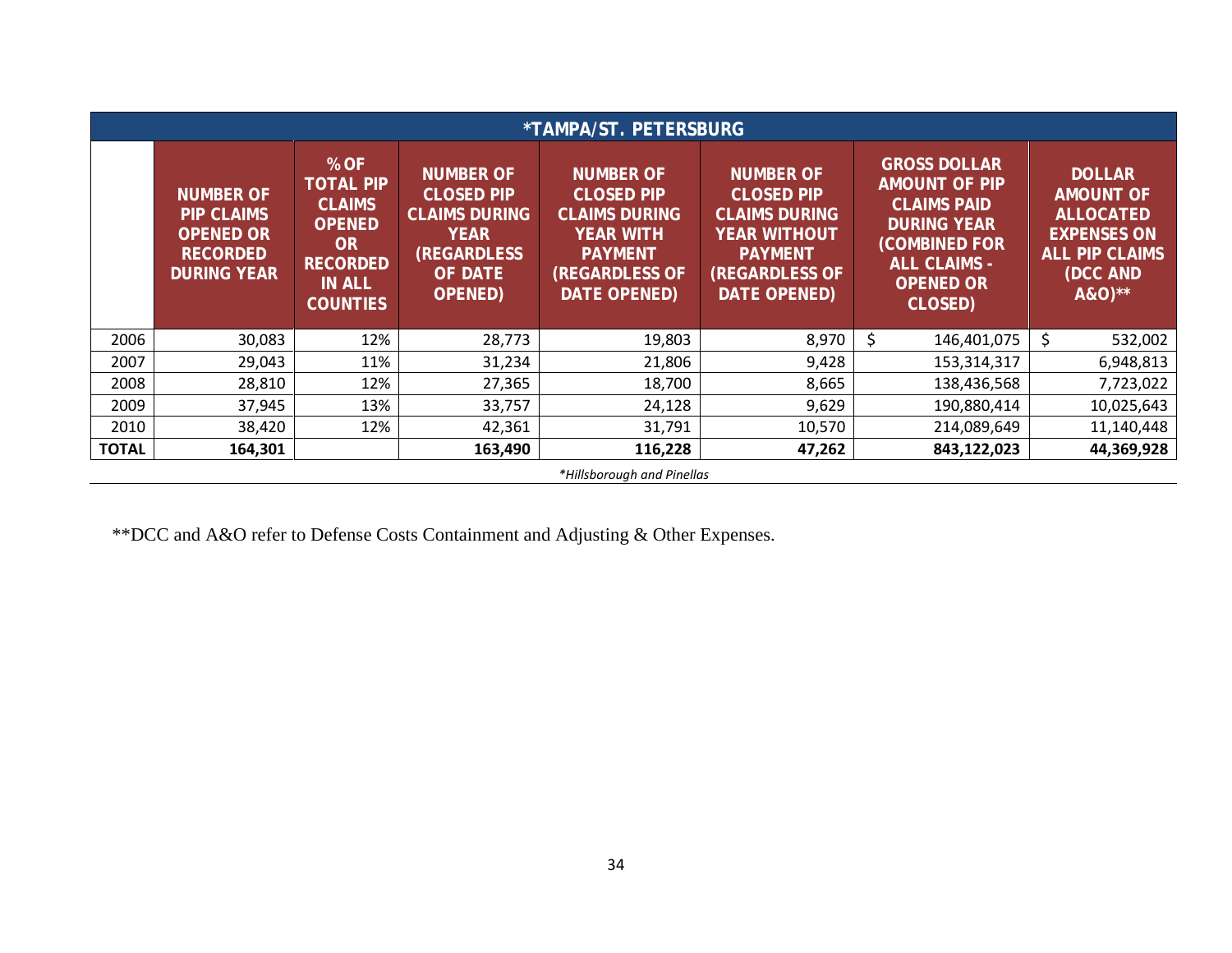|              | *SOUTHWEST FLORIDA                                                                                 |                                                                                                                                |                                                                                                                                         |                                                                                                                                              |                                                                                                                                                        |                                                                                                                                                                       |                                                                                                                            |  |  |  |  |  |
|--------------|----------------------------------------------------------------------------------------------------|--------------------------------------------------------------------------------------------------------------------------------|-----------------------------------------------------------------------------------------------------------------------------------------|----------------------------------------------------------------------------------------------------------------------------------------------|--------------------------------------------------------------------------------------------------------------------------------------------------------|-----------------------------------------------------------------------------------------------------------------------------------------------------------------------|----------------------------------------------------------------------------------------------------------------------------|--|--|--|--|--|
|              | <b>NUMBER OF</b><br><b>PIP CLAIMS</b><br><b>OPENED OR</b><br><b>RECORDED</b><br><b>DURING YEAR</b> | % OF<br><b>TOTAL PIP</b><br><b>CLAIMS</b><br><b>OPENED</b><br><b>OR</b><br><b>RECORDED</b><br><b>IN ALL</b><br><b>COUNTIES</b> | <b>NUMBER OF</b><br><b>CLOSED PIP</b><br><b>CLAIMS DURING</b><br><b>YEAR</b><br><b>(REGARDLESS)</b><br><b>OF DATE</b><br><b>OPENED)</b> | <b>NUMBER OF</b><br><b>CLOSED PIP</b><br><b>CLAIMS DURING</b><br><b>YEAR WITH</b><br><b>PAYMENT</b><br>(REGARDLESS OF<br><b>DATE OPENED)</b> | <b>NUMBER OF</b><br><b>CLOSED PIP</b><br><b>CLAIMS DURING</b><br><b>YEAR WITHOUT</b><br><b>PAYMENT</b><br><b>(REGARDLESS OF</b><br><b>DATE OPENED)</b> | <b>GROSS DOLLAR</b><br><b>AMOUNT OF PIP</b><br><b>CLAIMS PAID</b><br><b>DURING YEAR</b><br><b>(COMBINED FOR</b><br><b>ALL CLAIMS -</b><br><b>OPENED OR</b><br>CLOSED) | <b>DOLLAR</b><br><b>AMOUNT OF</b><br><b>ALLOCATED</b><br><b>EXPENSES ON</b><br><b>ALL PIP CLAIMS</b><br>(DCC AND<br>A&O)** |  |  |  |  |  |
| 2006         | 21,327                                                                                             | 8%                                                                                                                             | 20,042                                                                                                                                  | 13,024                                                                                                                                       | 7,018                                                                                                                                                  | \$<br>98,735,169                                                                                                                                                      | \$.<br>4,157,878                                                                                                           |  |  |  |  |  |
| 2007         | 21,246                                                                                             | 8%                                                                                                                             | 22,071                                                                                                                                  | 15,227                                                                                                                                       | 6,844                                                                                                                                                  | 115,466,063                                                                                                                                                           | 3,380,460                                                                                                                  |  |  |  |  |  |
| 2008         | 19,812                                                                                             | 8%                                                                                                                             | 19,103                                                                                                                                  | 12,926                                                                                                                                       | 6,177                                                                                                                                                  | 99,748,544                                                                                                                                                            | 5,110,818                                                                                                                  |  |  |  |  |  |
| 2009         | 24,366                                                                                             | 8%                                                                                                                             | 22,327                                                                                                                                  | 15,222                                                                                                                                       | 7,105                                                                                                                                                  | 116,133,110                                                                                                                                                           | 5,326,953                                                                                                                  |  |  |  |  |  |
| 2010         | 25,875                                                                                             | 8%                                                                                                                             | 27,311                                                                                                                                  | 19,936                                                                                                                                       | 7,375                                                                                                                                                  | 140,932,243                                                                                                                                                           | 5,818,192                                                                                                                  |  |  |  |  |  |
| <b>TOTAL</b> | 112,626                                                                                            |                                                                                                                                | 110,854                                                                                                                                 | 76,335                                                                                                                                       | 34,519                                                                                                                                                 | 571,015,129                                                                                                                                                           | 23,794,301                                                                                                                 |  |  |  |  |  |
|              | *Charlotte, Collier, Lee, Manatee and Sarasota                                                     |                                                                                                                                |                                                                                                                                         |                                                                                                                                              |                                                                                                                                                        |                                                                                                                                                                       |                                                                                                                            |  |  |  |  |  |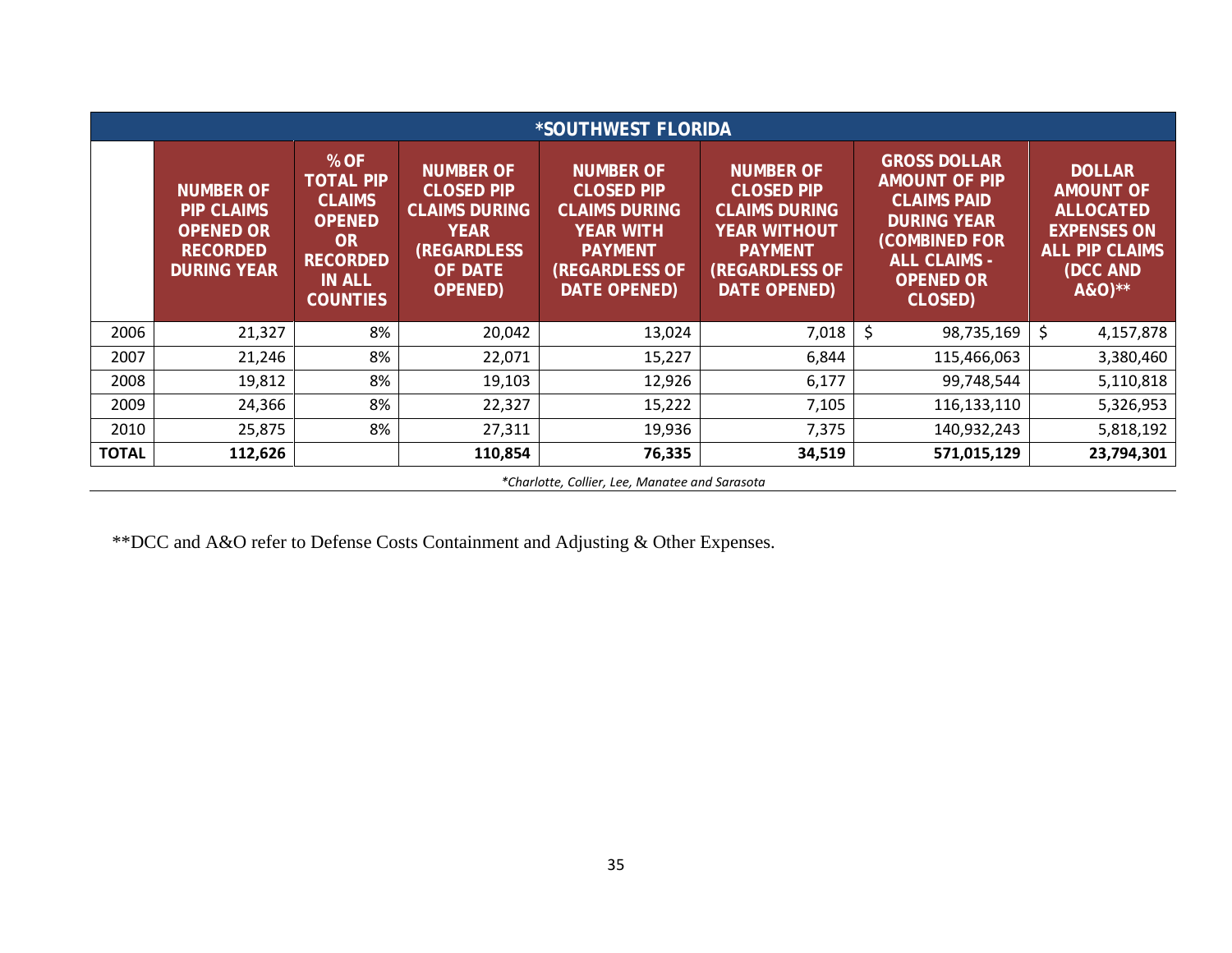|              | <i><b>*CENTRAL FLORIDA</b></i>                                                                     |                                                                                                                          |                                                                                                                                 |                                                                                                                                              |                                                                                                                                                        |                                                                                                                                                                |                                                                                                                            |  |  |  |  |  |
|--------------|----------------------------------------------------------------------------------------------------|--------------------------------------------------------------------------------------------------------------------------|---------------------------------------------------------------------------------------------------------------------------------|----------------------------------------------------------------------------------------------------------------------------------------------|--------------------------------------------------------------------------------------------------------------------------------------------------------|----------------------------------------------------------------------------------------------------------------------------------------------------------------|----------------------------------------------------------------------------------------------------------------------------|--|--|--|--|--|
|              | <b>NUMBER OF</b><br><b>PIP CLAIMS</b><br><b>OPENED OR</b><br><b>RECORDED</b><br><b>DURING YEAR</b> | % OF<br><b>TOTAL PIP</b><br><b>CLAIMS</b><br><b>OPENED</b><br>OR.<br><b>RECORDED</b><br><b>IN ALL</b><br><b>COUNTIES</b> | <b>NUMBER OF</b><br><b>CLOSED PIP</b><br><b>CLAIMS DURING</b><br><b>YEAR</b><br>(REGARDLESS<br><b>OF DATE</b><br><b>OPENED)</b> | <b>NUMBER OF</b><br><b>CLOSED PIP</b><br><b>CLAIMS DURING</b><br><b>YEAR WITH</b><br><b>PAYMENT</b><br>(REGARDLESS OF<br><b>DATE OPENED)</b> | <b>NUMBER OF</b><br><b>CLOSED PIP</b><br><b>CLAIMS DURING</b><br><b>YEAR WITHOUT</b><br><b>PAYMENT</b><br><b>(REGARDLESS OF</b><br><b>DATE OPENED)</b> | <b>GROSS DOLLAR</b><br><b>AMOUNT OF PIP</b><br><b>CLAIMS PAID</b><br><b>DURING YEAR</b><br>(COMBINED FOR<br><b>ALL CLAIMS -</b><br><b>OPENED OR</b><br>CLOSED) | <b>DOLLAR</b><br><b>AMOUNT OF</b><br><b>ALLOCATED</b><br><b>EXPENSES ON</b><br><b>ALL PIP CLAIMS</b><br>(DCC AND<br>A&O)** |  |  |  |  |  |
| 2006         | 50,463                                                                                             | 19%                                                                                                                      | 48,279                                                                                                                          | 32,537                                                                                                                                       | 15,742                                                                                                                                                 | \$<br>225,072,827                                                                                                                                              | \$.<br>9,862,438                                                                                                           |  |  |  |  |  |
| 2007         | 49,210                                                                                             | 19%                                                                                                                      | 52,396                                                                                                                          | 36,504                                                                                                                                       | 15,892                                                                                                                                                 | 249,774,998                                                                                                                                                    | 9,758,868                                                                                                                  |  |  |  |  |  |
| 2008         | 47,970                                                                                             | 20%                                                                                                                      | 46,375                                                                                                                          | 31,607                                                                                                                                       | 14,768                                                                                                                                                 | 221,041,006                                                                                                                                                    | 12,321,434                                                                                                                 |  |  |  |  |  |
| 2009         | 56,800                                                                                             | 19%                                                                                                                      | 52,305                                                                                                                          | 36,339                                                                                                                                       | 15,966                                                                                                                                                 | 254,558,399                                                                                                                                                    | 13,904,500                                                                                                                 |  |  |  |  |  |
| 2010         | 59,070                                                                                             | 18%                                                                                                                      | 64,823                                                                                                                          | 47,431                                                                                                                                       | 17,392                                                                                                                                                 | 282,924,741                                                                                                                                                    | 15,862,557                                                                                                                 |  |  |  |  |  |
| <b>TOTAL</b> | 263,513                                                                                            |                                                                                                                          | 264,178                                                                                                                         | 184,418                                                                                                                                      | 79,760                                                                                                                                                 | 1,233,371,971                                                                                                                                                  | 61,709,797                                                                                                                 |  |  |  |  |  |
|              | $*$ December 2014 and the second of the Line of Contract December 2014 and $\sim$ 100 and $\sim$   |                                                                                                                          |                                                                                                                                 |                                                                                                                                              |                                                                                                                                                        |                                                                                                                                                                |                                                                                                                            |  |  |  |  |  |

*\*Brevard, Citrus, Hernando, Lake, Orange, Osceola, Pasco, Polk and Seminole*